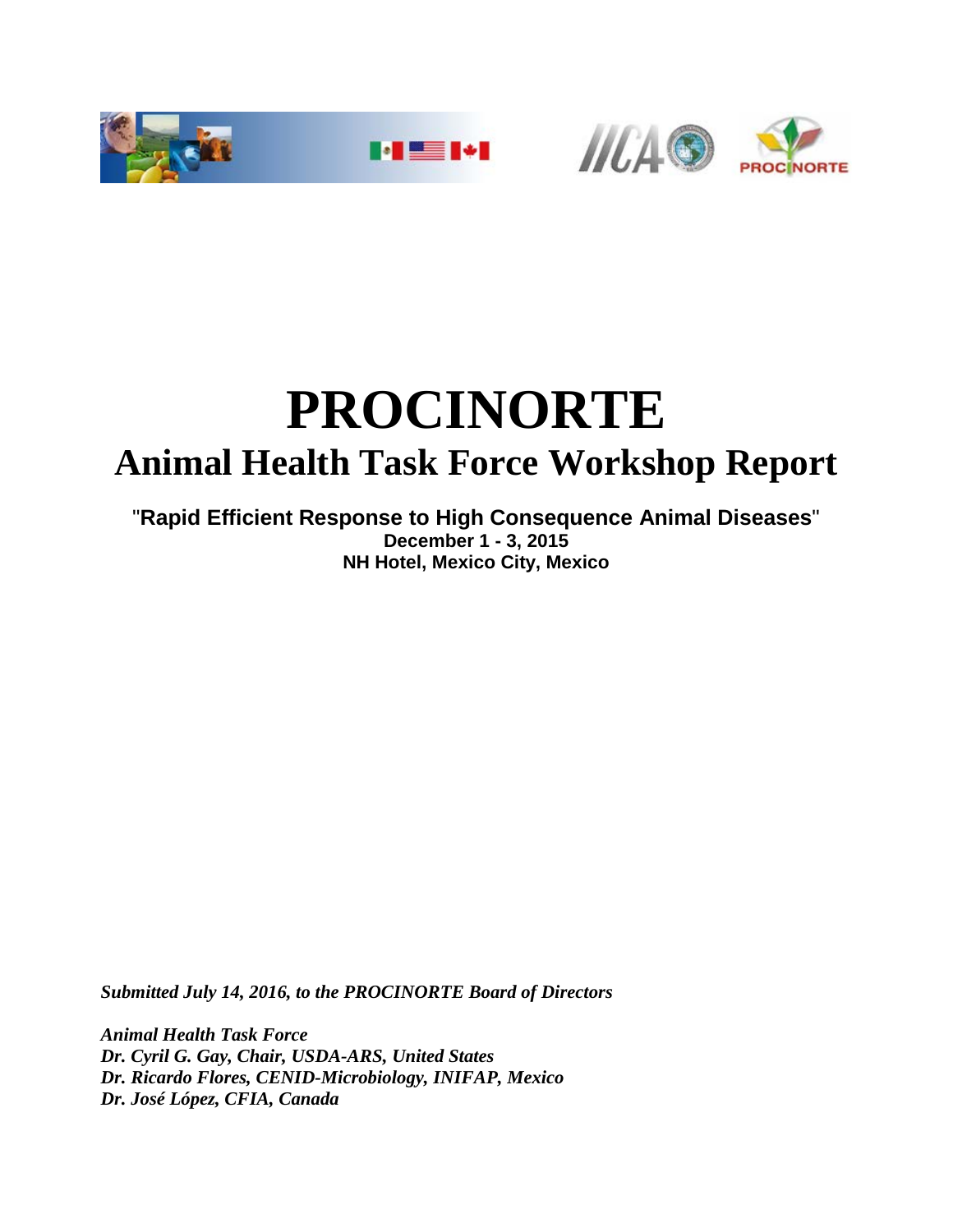# **Contents**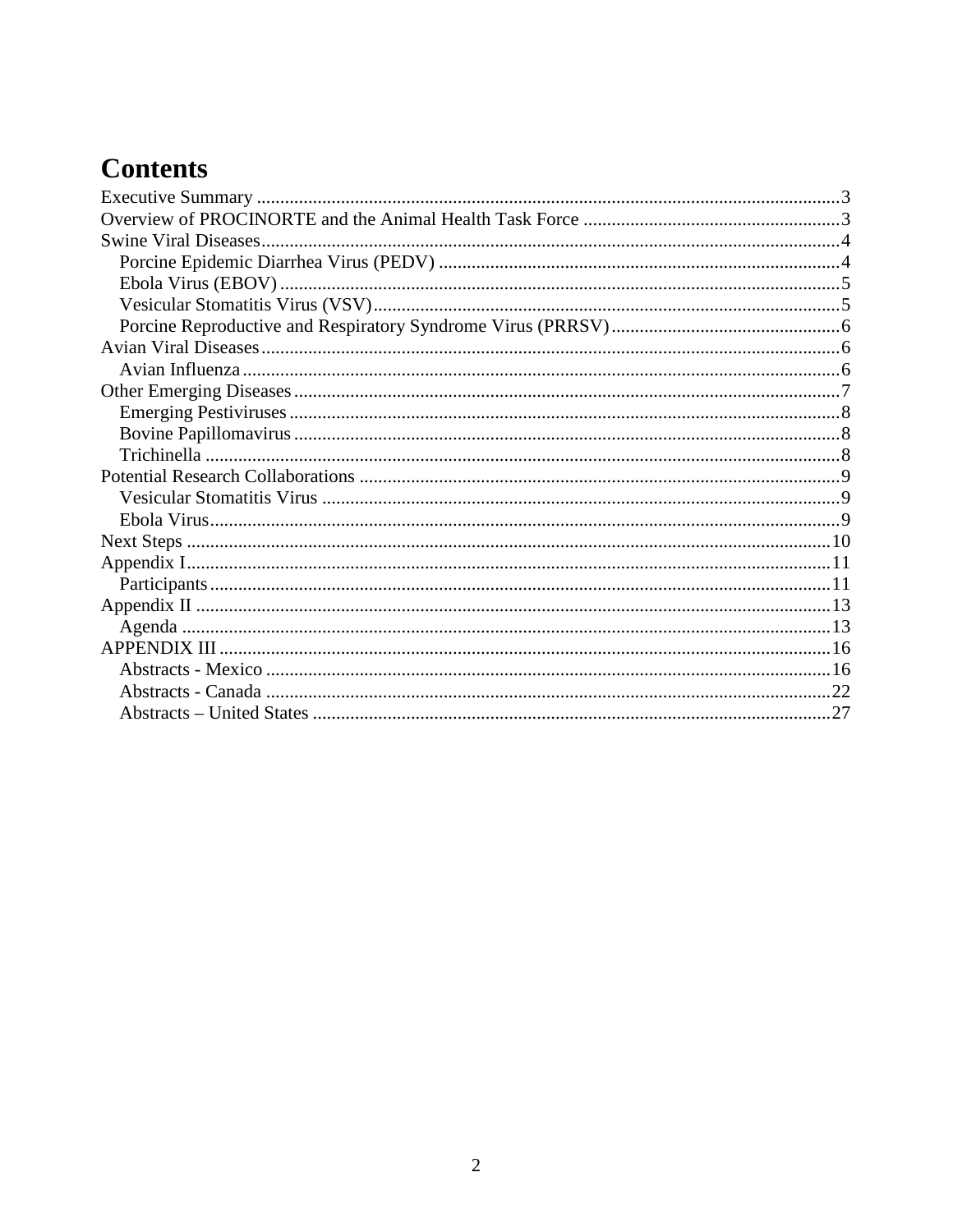# <span id="page-2-0"></span>**Executive Summary**

Representatives from Mexico, Canada, and the United States met in Mexico City December 1-3, 2015. The objectives of the workshop were to review and exchange information on priority diseases that impact animal agriculture, with particular emphasis on rapid and efficient response to high consequence animal diseases. The workshop started with a brief overview of PROCINORTE, including the objectives of the Animal Health Task Force (AHTF). This was followed by three scientific sessions on swine viral diseases, avian viral diseases, and other emerging animal diseases of concern in North America. The workshop concluded with proposals by the workshop participants on potential areas of collaborations that could be implemented to address the issues and research priorities presented during the scientific sessions.

# <span id="page-2-1"></span>**Overview of PROCINORTE and the Animal Health Task Force**

PROCINORTE is an important mechanism to facilitate the institutional and technical integration of the Unites States, Canada, and Mexico under the umbrella of the Inter-American Institute for Cooperation on Agriculture's (IICA) Northern Regional Center. PROCINORTE is a cooperative program in research and technology with four task forces (Animal Health, Plant Health, Tropical and Sub-Tropical Fruits & Genetic Resources) that determine common research priorities. Setting work priorities is a major task, because they are strategically important to guarantee the allocation and effective use of national and international resource availability, and they also are important in developing effective collaboration efforts to take advantages of the opportunities of multinational research, especially in those research fields where there is a need to optimize research resources, avoid duplication of efforts, and optimize the use of facilities, and equipment and to facilitate a broad environmental validation of results. PROCINORTE objectives are to:

- 1. Promote dialogue to identify priority research issues common to the three countries and to influence the regional, hemispheric and global agendas.
- 2. Facilitate the exchange of experiences, information and training through the building of linkages among public and private country institutions of the Northern region (PROCINORTE) and between the major research and technology transfer actors in the region, hemisphere and the world.
- 3. Facilitate the collaboration among the countries to solve problems of mutual interest.

Potential mutual benefits from collaborations include:

- a) Perform strategic research for agricultural development.
- b) Development of technologies for agribusiness benefit.
- c) Strengthen technological exchange.
- d) Development and use of methodologies for the establishment of standard norms for common use in commodities trade.
- e) Provide solutions to common problems and challenges to help the countries to cover their present population needs more efficiently.
- f) Develop scientific solutions to agricultural problems, to increase profitability for farmers preserving their land and natural resources.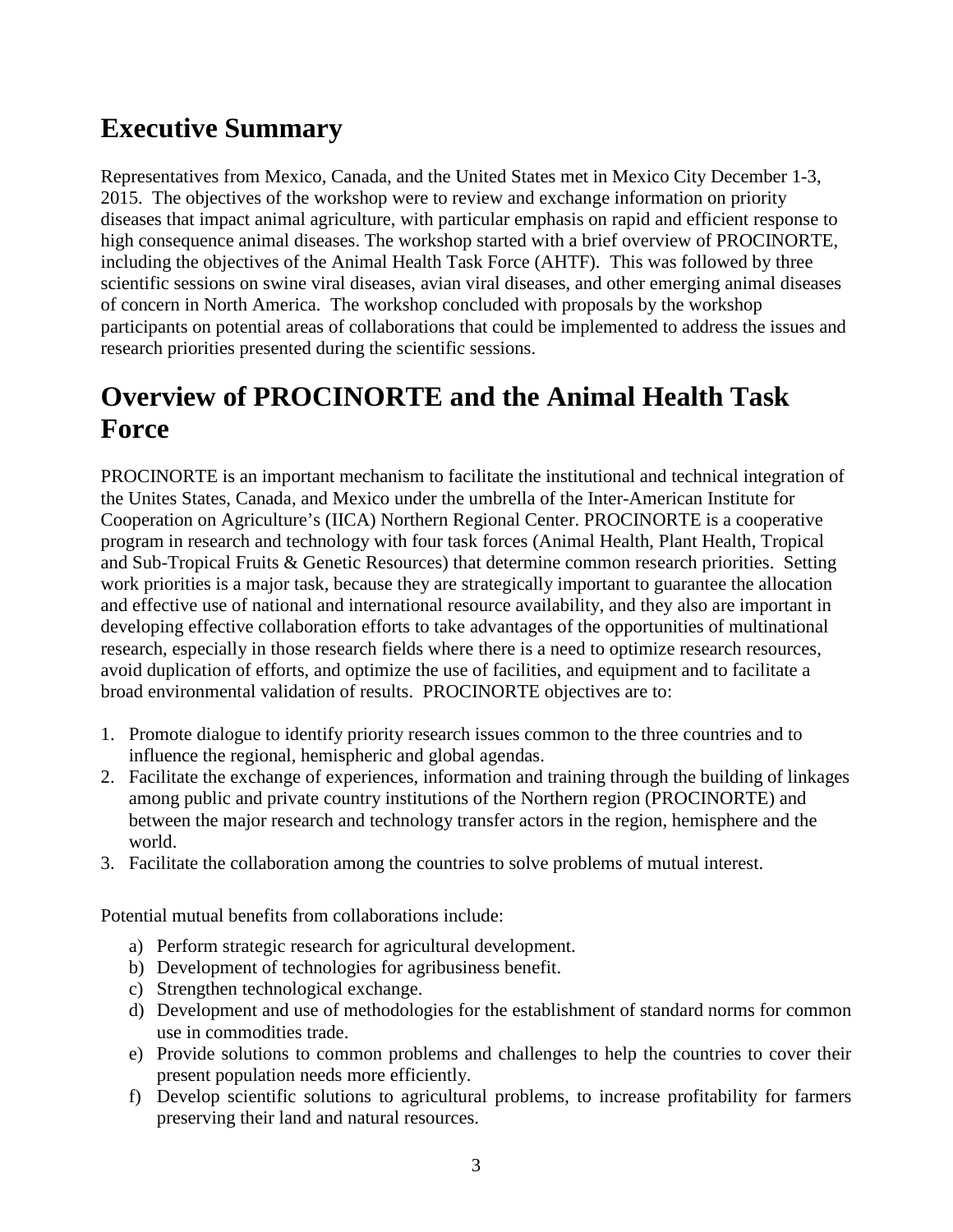The PROCINORTE Animal Health Task Force (PAHTF) is comprised of leading government scientists from the three member countries. The PAHTF meets face-to-face at least once a year by holding scientific workshops on animal diseases deemed to be priorities for North America. The primary goal of these workshop is to determine the disease situation and available countermeasures to control and respond to animal diseases that impact agriculture in the three member countries. The ultimate goal of the workshops is to provide scientists the opportunity to get to know each other and establish research collaborations that will advance research to enhance animal health in the three member countries.

The PAHTF identified the following criteria for prioritizing areas of research:

- 1. Diseases that impact the movement of animals between Canada, U.S, and Mexico.
- 2. Diseases that have significant economic and/or public health impact.
- 3. Diseases that are national priorities for either Canada, U.S, or Mexico.
- 4. Diseases that are endemic in one or two of the three countries where the disease free-country will benefit from the expertise of the endemic country, including the ability to work directly with a foreign animal pathogen, expert scientists, and pathogen-dedicated facilities.
- 5. Areas of expertise in one country may complement expertise in another country enhancing the formation of multi-disciplinary research teams.
- 6. Opportunities to enhance the impact of limited financial resources.
- 7. Opportunities to develop control measures such as diagnostics and vaccines that can be applied within the three countries, resulting in uniform diagnostic tools and control measures.
- 8. Opportunities to bank and share samples for diagnostic validation and future research.

The expected results from the activities of the PAHTF include:

- 1. Sharing of research activities and potential changes in high consequence animal disease control program policies, procedures and techniques.
- 2. Coordination of research activities to promote collaborations between the US, Canada and México.
- 3. Development of an understanding of measures used in the US, Canada and México for the control and eradication of high consequence animal diseases and harmonization (where appropriate) of policies and procedures.

# <span id="page-3-0"></span>**Swine Viral Diseases**

Presentations from the member countries were provided for the following priority swine viral diseases.

# <span id="page-3-1"></span>**Porcine Epidemic Diarrhea Virus (PEDV)**

#### *United States*

In April 2013, porcine epidemic diarrhea virus (PEDV) was detected for the first time in the United States and within months it spread throughout all major swine producing regions of the US. The virus caused severe diarrhea in young piglets leading to high mortality. Within the first year of the epidemic about 50% of the sows in the US became infected resulting in a 7-8% loss in total pig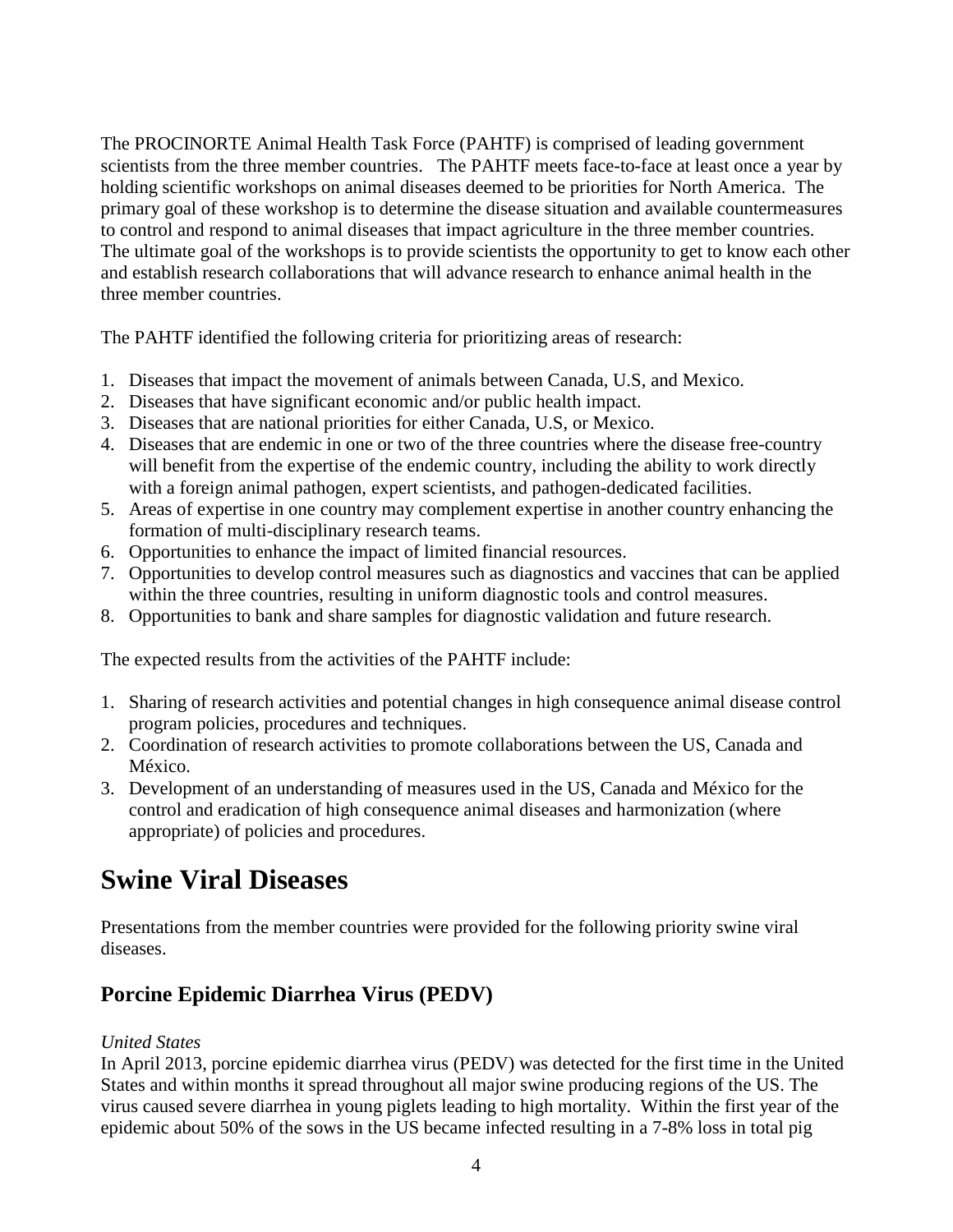production. During the second year the incidence of new cases declined dramatically raising hope this new disease would fade away and current control strategies might be adequate. Concurrent with the PEDV outbreak in the US was the emergence of porcine deltacoronavirus, another novel swine enteric virus. Fortunately, this virus has not had the impact that PEDV has, but the industry is still cautious. The unexplained emergence of this and other swine viruses in the US demonstrates the constant need for disease surveillance and a better understanding of the epidemiology of transboundary diseases.

#### *Mexico*

Swine producers and veterinarians first reported July 2013 clinical cases characterized by the presence of diarrhea, consistent with clinical signs suggestive of infection by PEDV. The official diagnosis was recorded on May 22, 2014; however, the phylogeny of the virus present in Mexico has not been analyzed to define the origin of the infection. Accordingly, studies were initiated with the objective of developing molecular diagnostics to enable the rapid and accurate detection of PEDV. The molecular characterization of PEDV was achieved through the partial sequencing of gene S and phylogenic analysis to identify the origin of PEDV in in Mexico. The sequencing results confirmed the presence of PEDV in test samples and determined that the most related viruses strains were in the United States and Korea.

### <span id="page-4-0"></span>**Ebola Virus (EBOV)**

#### *Canada*

The Foreign Animal Disease Diagnostic Laboratory on Plum Island in the United States isolated EBOV-Reston from pig samples collected during an outbreak of PRRSV in Philippines in 2008. The identity of the virus was confirmed by CDC, Atlanta, USA. Subsequent sero-survey in farm workers indicated that there was transmission of the virus to humans. Although EBOV does not caused disease in humans, this raised concern by WHO and FAO about pursuing intensification of swine production in Africa in regions endemic to EBOV species Zaire, Sudan and Bundibugyo - all three with case/fatality rate in humans of 40 - 90%.

Public Health Agency of Canada (PHAC) and CFIA conducted series of collaborative experiments to investigate susceptibility of swine to EBOV-Zaire (ZEBOV). These experiments determined that pigs are susceptible to infection with ZEBOV, will replicate the virus to relatively high titers in the respiratory tract contributing to shedding of infectious virus by an airborne route. Considering anticipated difficulties with licensing and production of veterinary vaccine for EBOV, it was suggested that interferon biotherapeutics (offering temporary partial protection) should be investigated as a tool to assist with depopulation in outbreak control (to allow more time required for the depopulation).

# <span id="page-4-1"></span>**Vesicular Stomatitis Virus (VSV)**

#### *United States*

Vesicular Stomatitis Virus (VSV) remains as an important animal pathogen, causing outbreaks in the Southwestern US and Mexico as recently as 2015. In cattle and swine, its clinical signs are indistinguishable from foot-and-mouth disease (FMD), a devastating transboundary disease of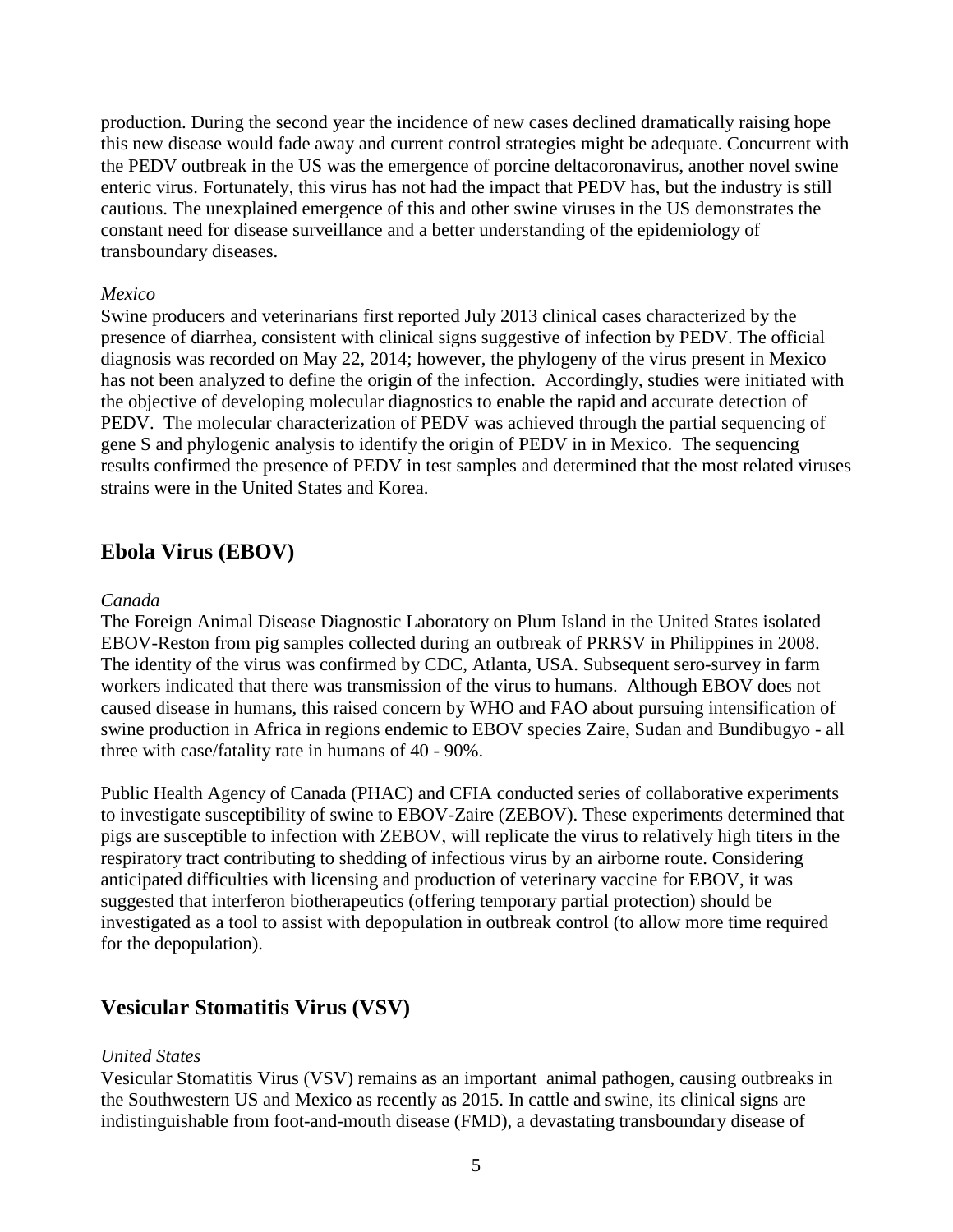livestock. Additionally, VSV is the most common vesicular disease reported in livestock in the Americas, particularly now that FMD is almost eradicated from this South American. VSV strains causing outbreaks in the southwestern US are closely related to certain viral lineages circulating in enzootic areas of Mexico. The means of transmission and introduction into the US remain unclear. Host, vector, viral and ecological factors influencing clinical presentation and transmission are poorly understood. Further research on the natural mechanisms of virus maintenance and transmission is necessary not only to establish effective control programs but also help with its approval as vector for vaccines and cancer therapy. Since VS is a common problem that affects Mexico and the US (and can potentially spread to Canada) it is important to take research approaches in both countries to better understand the problem and find potential solutions.

# <span id="page-5-0"></span>**Porcine Reproductive and Respiratory Syndrome Virus (PRRSV)**

#### *Mexico*

Studies conducted in Mexico were implemented to determine the infection frequency and genetic variability of porcine reproductive and respiratory syndrome virus (PRRSV) in farms with suggestive clinical data located in seven states of the Mexican Republic. To determine genetic variability primers amplifying 809 bp from ORF5-ORF6 were used. To differentiate between American and European strains, two sets of primers that separately amplify 337 bp and 241 bp from ORF7 were employed. Puebla, Veracruz, Mexico, Guanajuato, Michoacan, Queretaro, and Jalisco States had PRRSV seropositive farms with 45-100% frequencies, and 20-98% of positive animals. Phylogenetic analysis showed high variability for PRRSV, and co-existence of genetically different isolates within herds. Differential RT-PCR detected only American strains.

# <span id="page-5-1"></span>**Avian Viral Diseases**

Presentations from all three member countries were provided for avian influenza.

### <span id="page-5-2"></span>**Avian Influenza**

#### *United States*

Beginning in December 2014, Canada and the United States have experienced an unpreceded outbreak of H5 Gs/GD-lineage HPAI as the first intercontinental spread of a Eurasian HPAI virus (HPAIV) to North America. Initially, a reassortant H5N2 clade 2.3.4.4 HPAI virus appeared in British Columbia, Canada, and within a few days the original Eurasian H5N8 and the reassortant H5N2 HPAIV appeared in a wild duck and gyrfalcon in Washington state, respectively, Subsequently these H5 HPAIV spread through the Pacific Flyway and to the Midwest USA. Molecular analysis indicated that the infected premises (backyard and commercial) in Western and initial premises in Midwestern USA were point source introductions from wild birds, while most cases in the Midwest had secondary spread from common sources. In total, the H5 HPAIV outbreaks has affected 21 states, with detections in 4 captive wild birds, 75 wild birds, 21 backyard flocks and 211 commercial flocks, totaling over 48 million birds. In the USA, the eradication effort cost more than \$1 billion and the negative economic impact was over \$3.2 billion. Experimental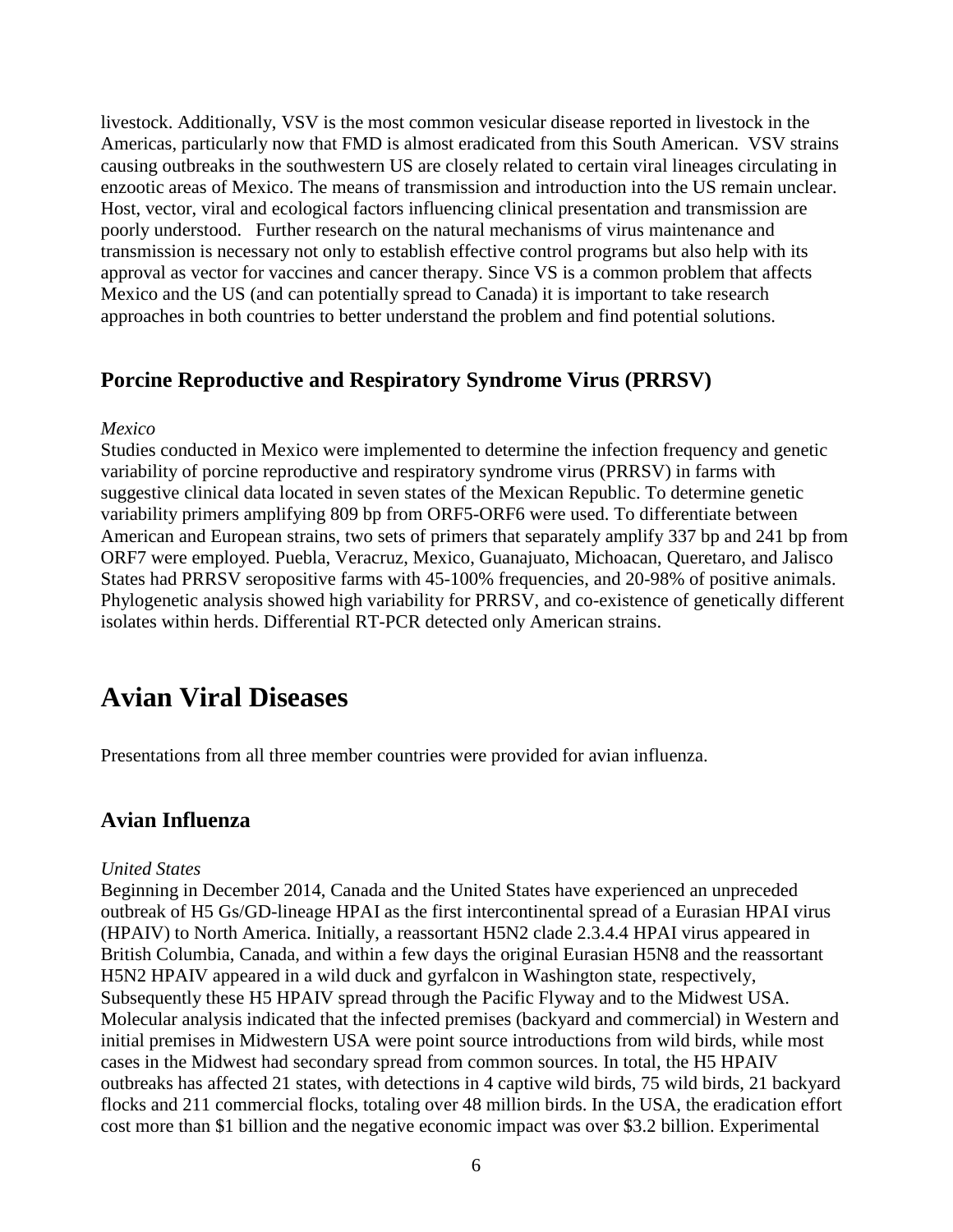studies in chickens, turkeys, pheasants, guinea fowl, partridges, and Japanese quail indicated quail were the most susceptible poultry species to infection and death, followed by other minor poultry species.

#### *Canada*

Canadian surveillance of Avian Influenza in wild waterfowl started in 2005 as a response to a highly pathogenic H7N3 outbreak in BC poultry in 2004, which caused large economic losses as well the emergence of Eurasian highly pathogenic H5 in Asia starting in 1997 causing mortality in wild waterfowl and the possibility of intercontinental spread lead to continuation of yearly wild bird surveillance. The purpose of the national surveillance was to make an inventory of Influenza A viruses occurring in Canadian wild birds; sufficiently characterize Influenza A viruses so that it will be possible to associate future outbreaks with viruses circulating in wild birds; monitor Canadian wild bird populations for the presence of particular Influenza A viruses; establish an archive of Influenza A virus strains from Canadian wild birds to permit rapid retrospective analysis in response to diseases outbreaks and to build and maintain an integrated, multi-agency field, laboratory, regulatory and communications capacity to carry out Influenza A virus sampling, identification, and molecular characterization. In December of 2014, HPAI caused by novel reassortant H5N2 virus was detected in commercial turkey and chicken farms in Fraser Valley, British Columbia (BC) and in February 2015, HPAI caused by novel reassortant H5N1 virus was identified in backyard chicken layer flock. Progenitor EA H5N8 and novel reassortant H5N1 viruses were also isolated from wild birds at the same time in the same area. An Eurasian H5N8 virus was also isolated from frozen hunter killed duck tissues and was the progenitor for the H5N2 and H5N1 outbreaks. Both viruses were pathogenic to juvenile Muscovy ducks and adult Chinese geese and the disease was able to transmit to naïve contact ducks and geese and cause mortality

#### *Mexico*

HPAI was detected in June 2012 in the Highlands of Jalisco, affecting 22.4 million breeding and commercial laying birds, also impacting Aguascalientes, Guanajuato, Puebla among others on a smaller scale states; contra epidemics measures and strategies to prevent, mitigate, control and eradicate the outbreak were implemented. The main actions against epidemics were: sanitary situation diagnosis and regionalization, foci inactivation with final implementation of quarantine at production units and their immediate depopulation; sanitary disposal of carcasses; strengthening epidemiological surveillance in backyard poultry, birds of fighting, endemic and migratory wild birds; strengthening biosafety procedures, verification of cleaning, washing and disinfection activities of farms; verification for thermal treatment of excreta, increased movement controls and preventive vaccination. An inactivated vaccine was developed from an avian influenza Low Pathogenicity strain isolated of a duck in Cienega de Lerma, State of Mexico, in 2006, making a first batch 10 million doses in the first month to date we have applied more than one billion doses. This strategy contributed to avoid the spread of the virus to more states, as observed in other affected countries. Currently, Mexico is working on lines of research to evaluate the protection conferred by avian influenza H7N3 vaccine, to demonstrate the vaccine antibodies have the ability to neutralize virus field, establishing their physicochemical characteristics and immunogenicity, perform sequencing studies to find possible mutations and antigenic changes.

# <span id="page-6-0"></span>**Other Emerging Diseases**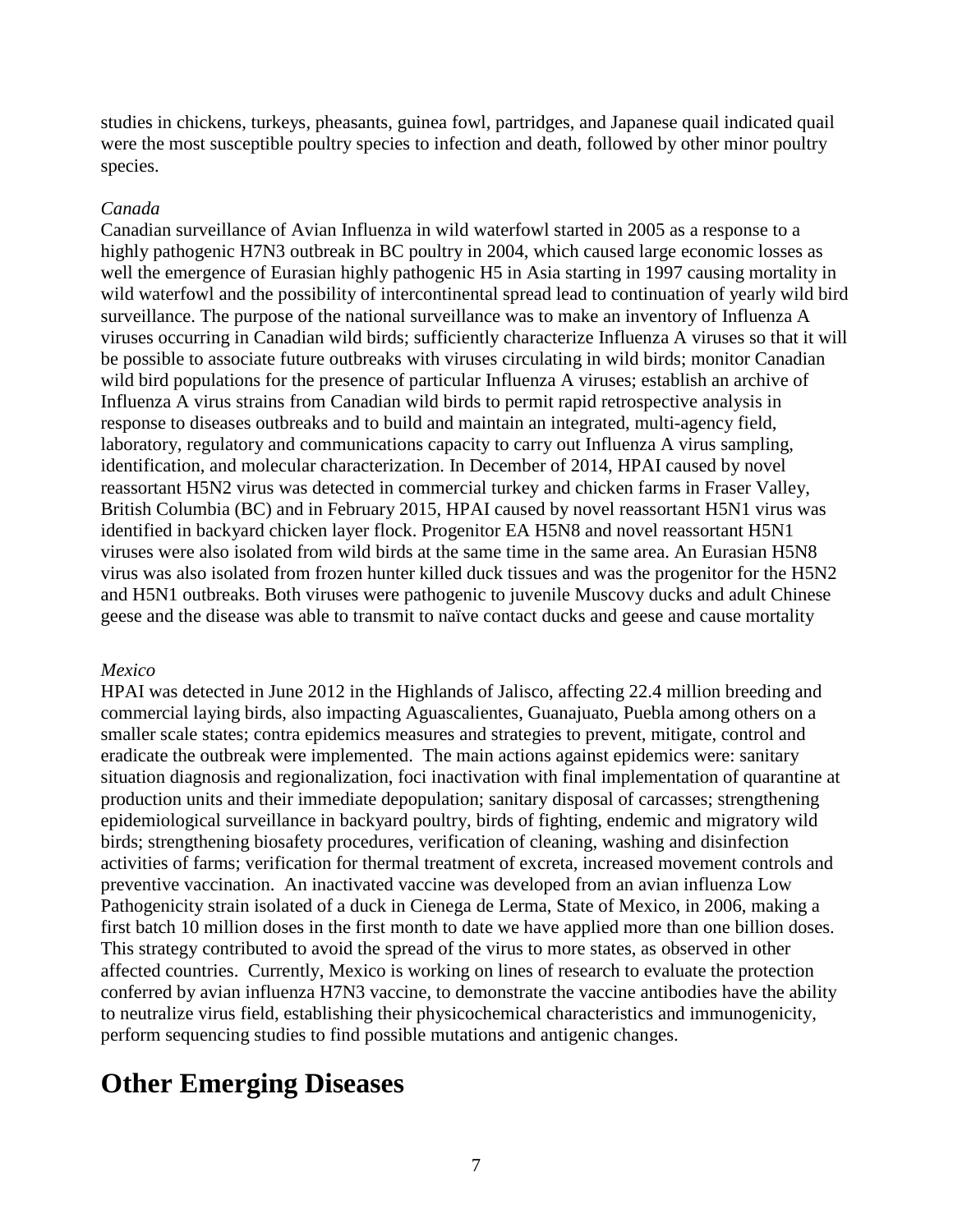Presentations from the member countries were provided for the following emerging or re-emerging diseases of concern.

# <span id="page-7-0"></span>**Emerging Pestiviruses**

#### *United States*

When the pestivirus genus was first recognized it was thought to be composed of 3 species, bovine viral diarrhea virus (BVDV), border disease virus of sheep (BDV and hog cholera virus (later renamed classical swine fever virus or CSFV). Viruses were segregated into these three "classic" species based on host of origin. This segregation proved unsatisfactory as each of the three recognized species could replicate in multiple hosts. Subsequently this genus has expanded with BVDV being divided into two different species, BVDV1 and BVDV2, and the addition of 5 putative species (Giraffe, Bungowannah, Pronghorn, HoBi-like viruses and atypical porcine pestivirus). It has become evident that clinical presentations associated with classic pestiviruses, such as BVDV1 and BVDV2, can also be caused by pestiviruses genetically and antigenically distinct from classic pestiviruses such as HoBi-like viruses. Regardless of species designation the hallmark of pestivirus infections are immune suppression and the ability to cross the placenta and cause congenital defects including persistent infections. It now appears that the disease presentations collectively known as bovine viral diarrhea (which includes reproductive, enteric and respiratory disease) can be caused by three different species of pestivirus, BVDV1, BVDV2 and HoBi-like viruses. Further testing needs to be completed to determine the bovine pestivirus status for U.S., Canadian and Mexican cattle herds.

# <span id="page-7-1"></span>**Bovine Papillomavirus**

#### *Mexico*

Papillomas occur more commonly in animals, especially in cattle compared with other domestic animals. The causal agent of bovine papillomatosis is a virus that belongs to *Papillomaviridae* family. In Tamaulipas México, the virus is considered a serious problem that has caused economic losses by impeding the exportation or cattle to the US. In Mexico, the information about papilloma viral subtypes that infect cattle is limited. Recent studies showed that 52.6% of cattle were positive for BPV-1 and 47.4% for BPV-2.

# <span id="page-7-2"></span>**Trichinella**

#### *Canada*.

*Trichinella* is an intracellular nematode parasite of muscles of mammals, birds and reptiles. Transmission occurs by the ingestion of infected meat of wild or domestic animals that are predators or scavengers. The genus comprises of 12 species or genotypes and all can infect humans by the ingestion of raw or inadequately cooked meat. The domestic pig is the primary food animal that can serve as a reservoir host and a source of infection for consumers, rodents and other animals. However, only few species of *Trichinella* are capable of establishing infection in pigs, the primary risk in North America being *Trichinella spiralis*. Although *Trichinella* infection is included in the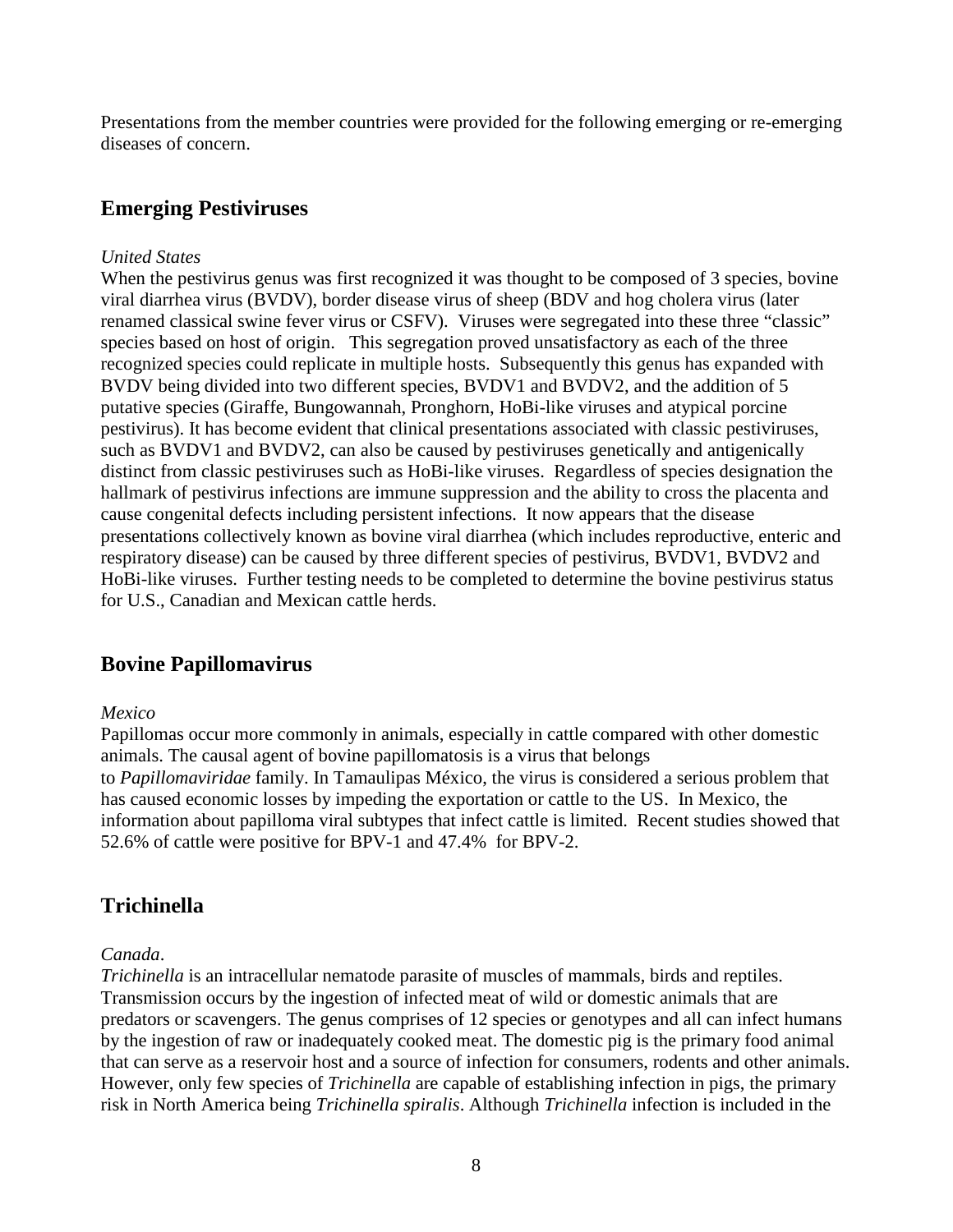OIE list of diseases for multi-species animals, clinical disease occurs only in humans. Nevertheless, there is a need for effective on-farm control programs as well as post-slaughter measures.

# <span id="page-8-0"></span>**Potential Research Collaborations**

# <span id="page-8-1"></span>**Vesicular Stomatitis Virus**

Vesicular stomatitis virus is a disease of livestock which causes severe vesiculation and ulceration in infected animals. The disease, which is transmitted by insect bite, has an important impact on the economy due to direct losses that it causes in infected herds and the imposition of quarantine restrictions that affect animal trade. The United States is regularly affected by VSV incursions, which originate from enzootic areas in southern Mexico. This research project seeks to generate knowledge on the ecological and epidemiological factors associated with VSV risk and to conduct epidemiological and molecular characterization of the strains causing epidemics to contribute to the surveillance systems in both USA and Mexico.

Specific objectives include:

- 1. Identify VSV lineages that are prevalent in Southern Mexico that are most likely to cause epidemics in Northern Mexico and USA using molecular information
- 2. Identify the genetic lineages of VSV circulating in endemic and non-endemic regions of Mexico.
- 3. Determine the patial and temporal distribution of VSV outbreaks in Mexico.
- 4. Improve diagnostic tests for the detection of VSV RNA and VSV serum antibodies in field samples.

# <span id="page-8-2"></span>**Ebola Virus in Swine**

Ebola virus (EBOV; family *Filoviridae*) are zoonotic viruses infecting both humans and swine, with often fatal outcome in the humans. Transmission of EBOV from swine to humans was documented for Ebola-Reston virus in Philippines. An introduction of this virus into a swine population in North America would be difficult to detect immediately, as this virus does not cause severe and/or typical disease in swine. The likelihood of its wide spread prior to its detection, very likely through human cases, is very high. The outbreak control by depopulation (assumed; note – this would be a CFIA or USDA program decision) would represent enormous logistical difficulties due to the nature of human infection, and require time to execute.

EBOV infects porcine immune cells and causes downregulation of IFN-alpha and as a consequence delays in the immune responses, allowing for its initial replication in the porcine host, and shedding of the virus via respiratory tract. The amount of the airborne virus is sufficient to infect other pigs and very importantly also humans. Consequently, a swine vaccine able to abolish virus shedding is of veterinary and human health interest.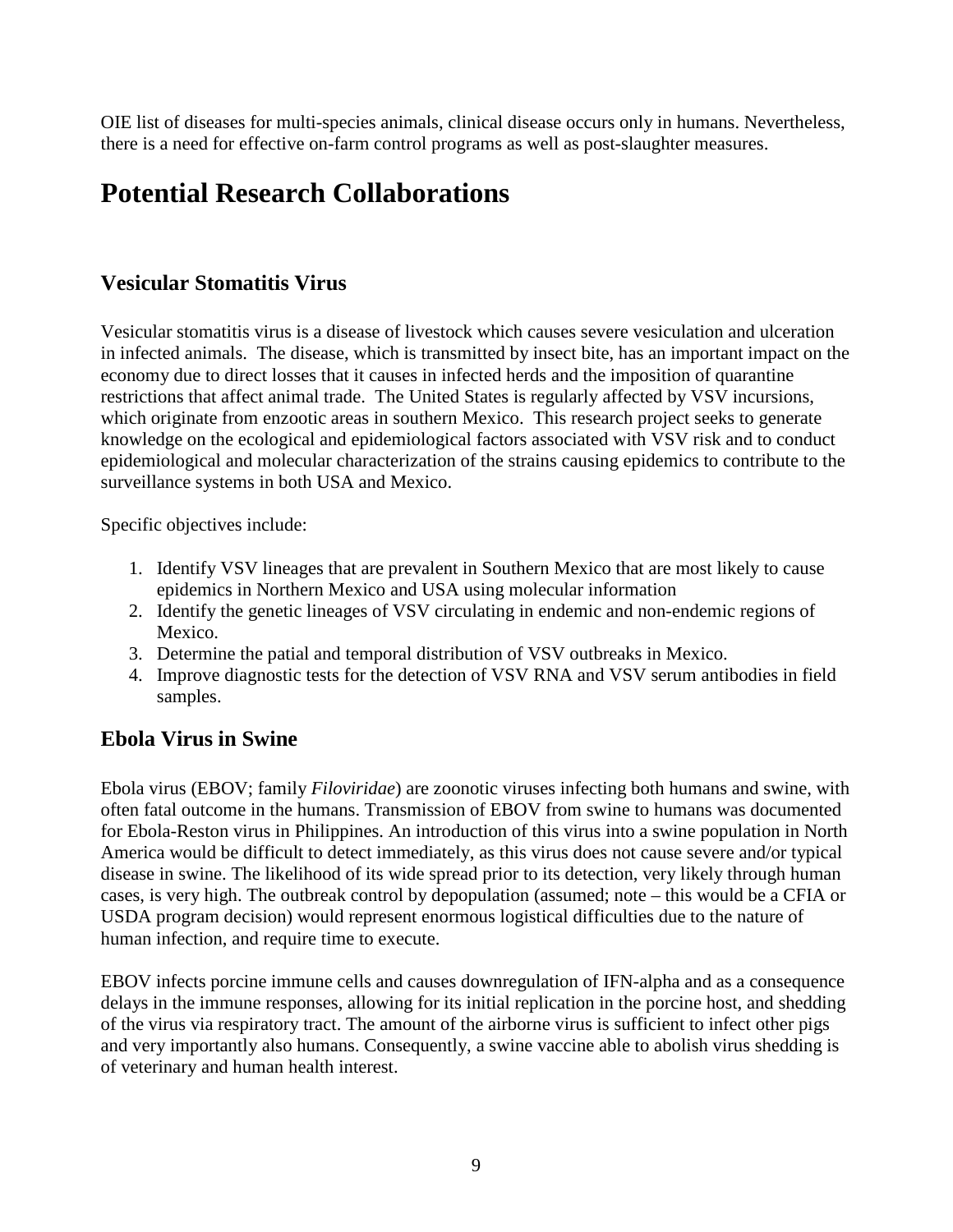The Special Pathogens Unit (SPU), Canadian Food Inspection Agency has tested so far three vaccine candidates for swine (Weingartl et al., 2006; unpublished). All require a several weeks to reach protective antibody levels.

ARS at USDA has developed a biotherapeutic strategy to control FMD. Inoculation of swine with an adenovirus vector expressing interferon (IFN), Ad5-IFN-alpha can offer protection against disease as soon as 1 day post administration and lasting for approximately 5 days (Moraes 2003, Dias et al., 2012). Moreover it has been demonstrated that administration of Ad5-IFNalpha has an adjuvant effect when used in combination with an Ad5-FMD vaccine (de Avila Botton 2006).

The hypothesis to be tested is that the administration of vectors expressing IFN will offer almost immediate protection against EBOV, and abolish or significantly reduce initial virus shedding. This would permit better and safer outbreak control.

The specific objective of the research is to determine protective effect of the vectored interferon administration prior to the inoculation with Ebola-Zaire virus.

# <span id="page-9-0"></span>**Next Steps**

The PAHTF agreed to explore the possibility of funding the proposed research collaborations on VSV and EBOV and to review progress made at the next PROCINORTE workshop.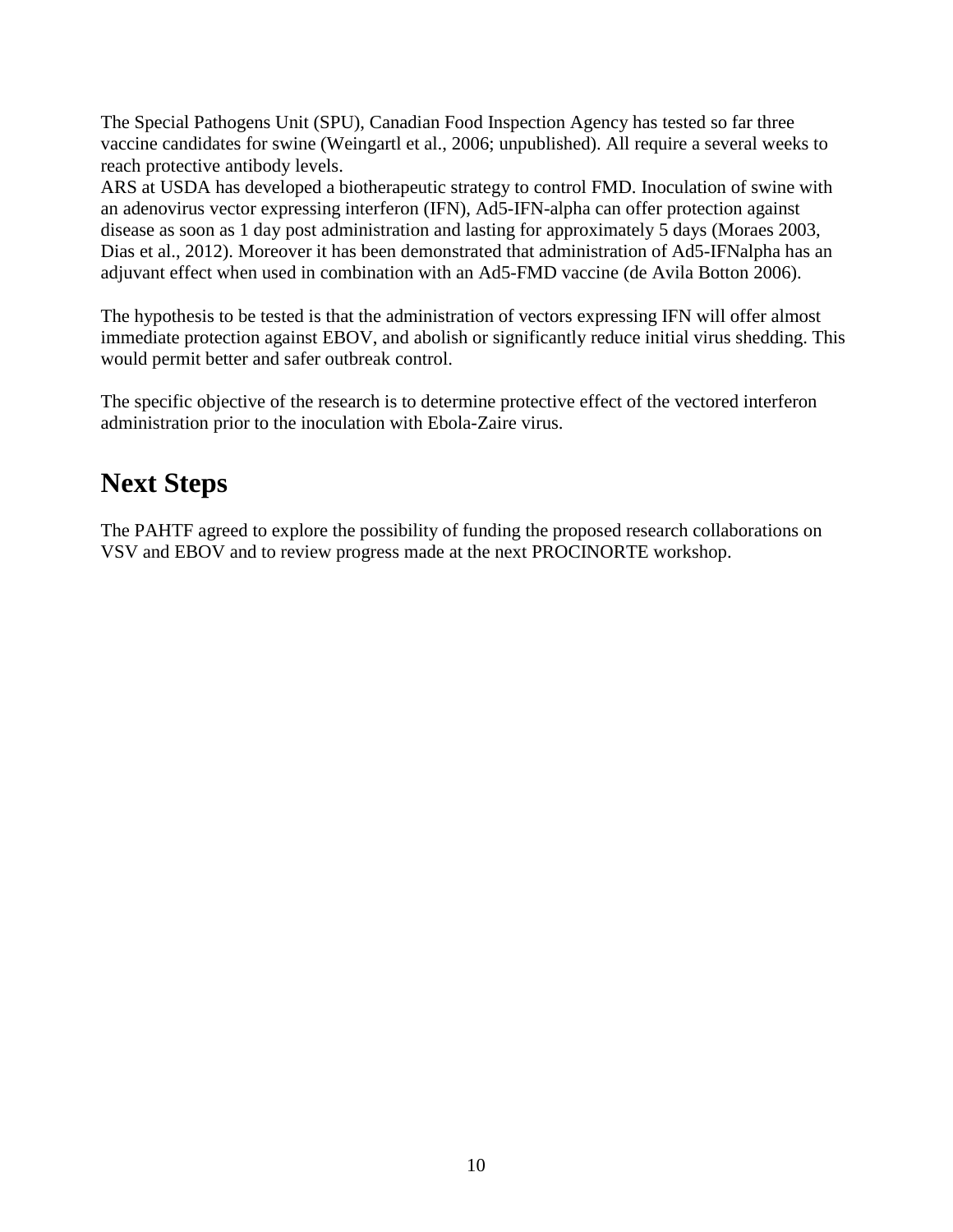# **Appendix I**

# **Participants**

### <span id="page-10-1"></span><span id="page-10-0"></span>**MEXICO:**

Dr. Elizabeth Loza Rubio, CENID-Microbiología, INIFAP, Mexico City, Mexico. [loza.elizabeth@inifap.gob.mx](mailto:loza.elizabeth@inifap.gob.mx)

Dr. Edith Rojas Anaya, CENID-Microbiología, INIFAP, Mexico City, Mexico. [rojas.edith@inifap.gob.mx](mailto:rojas.edith@inifap.gob.mx)

MVZ. Fernando Diosdado Vargas, CENID-Microbiología, INIFAP, Mexico City, Mexico. [diosdado.fernando@inifap.gob.mx](mailto:diosdado.fernando@inifap.gob.mx)

Dr. José Francisco Rivera Benítez, CENID-Microbiología, INIFAP, Mexico City, Mexico. [rivera.jose@inifap.gob.mx](mailto:rivera.jose@inifap.gob.mx)

Dr. Ricardo Flores Castro, CENID-Microbiología, INIFAP, México City, Mexico [flores.ricardo@inifap.gob.mx](mailto:flores.ricardo@inifap.gob.mx)

Dr. Julio V. Figueroa, CENID-Parasitología Veterinaria, INIFAP, Jiutepec, Morelos, México [figueroa.julio@inifap.gob.mx](mailto:figueroa.julio@inifap.gob.mx)

Dr. Assad Heneidi Zeckua, Coordinator, Technical Certifying Committee on Epidemiology, CONCERVET. Mexico City, Mexico. [a.heneidi@gmail.com](mailto:a.heneidi@gmail.com)

Dr. Karla Delgado Rodríguez, DGSA, SENASICA. Mexico City, Mexico. [karla.delgado@senasica.gob.mx](mailto:karla.delgado@senasica.gob.mx)

MMVZ Luis Gabriel Figueroa Martinez. DEAR, DGSA, SENASICA. Mexico City, Mexico.

[luis.figueroa@senasica.gob.mx](mailto:luis.figueroa@senasica.gob.mx)

MVZ Igor Romero, Director, Mexican-American Commission for Foot and Mouth Disease eradication (CPA), DGSA, SENASICA.

MVZ Julio García Ángeles, Mexican-American Commission for Foot and Mouth Disease eradication (CPA), DGSA, SENASICA.

### **UNITED STATES:**

Dr. Cyril Gay, Office of National Programs, ARS, Beltsville, Maryland. [Cyril.Gay@ARS.USDA.GOV](mailto:Cyril.Gay@ARS.USDA.GOV)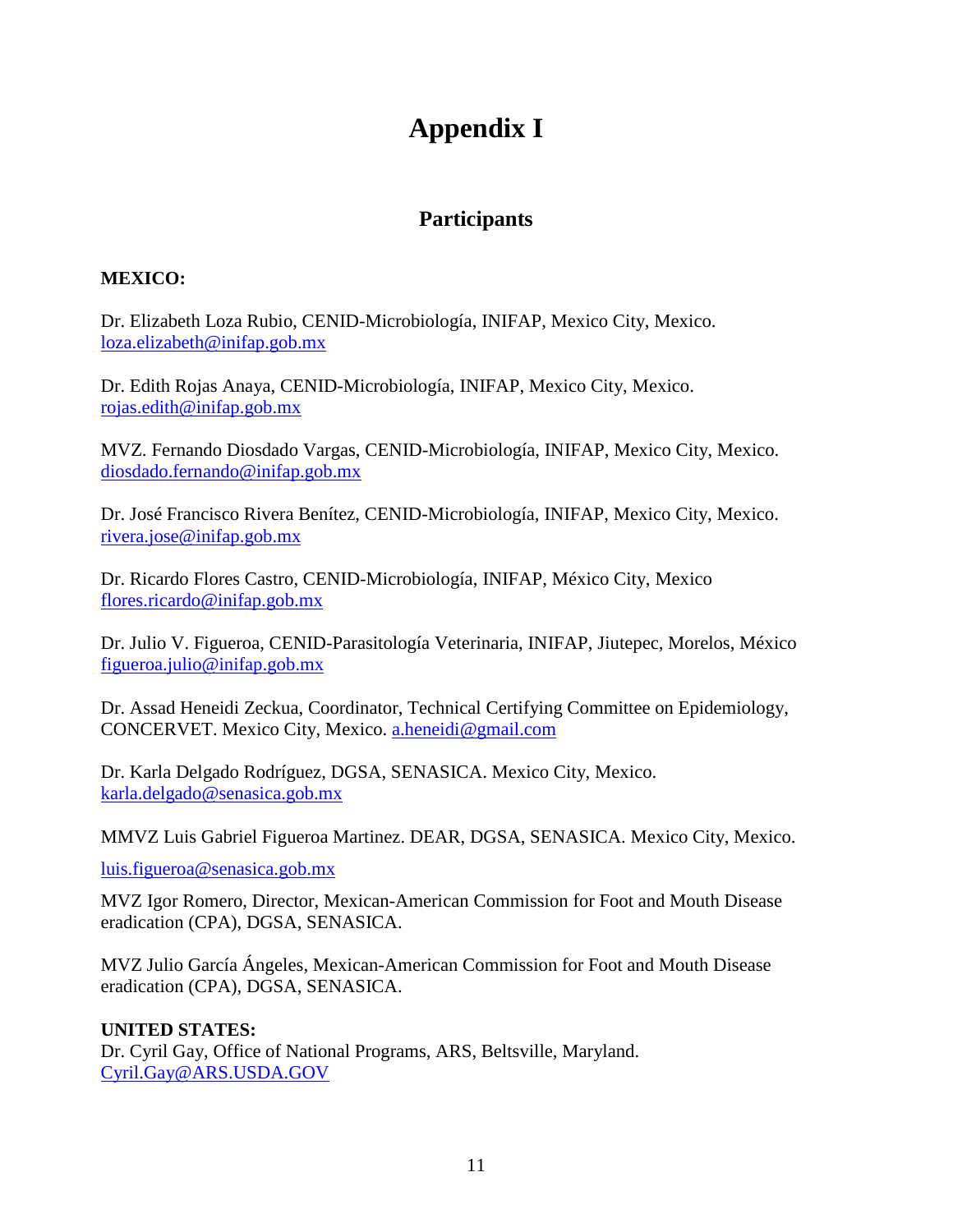Dr. Julia Ridpath, National Animal Disease Center (NADC), ARS, Ames, Iowa. [Julia.Ridpath@ARS.USDA.GOV](mailto:Julia.Ridpath@ARS.USDA.GOV)

Dr. Kelly Larger, National Animal Disease Center (NADC), ARS, Ames, Iowa. [Kelly.Lager@ARS.USDA.GOV](mailto:Kelly.Lager@ARS.USDA.GOV)

Dr. Luis Rodriguez, Plum Island Animal Disease Center. Orient Point, ARS, New York. [Luis.Rodriguez@ARS.USDA.GOV](mailto:Luis.Rodriguez@ARS.USDA.GOV)

Dr. David Suarez, Southeast Poultry Research Laboratory, ARS, Athens, Georgia. [David.Suarez@ARS.USDA.GOV](mailto:David.Suarez@ARS.USDA.GOV)

Dr. Mike Mackintosh, Foreign Animal Disease Diagnostic Laboratory (FADDL), APHIS, Plum Island Animal Disease Center. Orient Point, New York.

#### **CANADA:**

Dr. José López, Animal Health Research & Partnerships, Canadian Food Inspection Agency. [Jose.Lopez@inspection.gc.ca](mailto:Jose.Lopez@inspection.gc.ca)

Dr. Oliver Lung, Lethbridge Laboratory, Canadian Food Inspection Agency, [Oliver.Lung@inspection.gc.ca](mailto:Oliver.Lung@inspection.gc.ca)

Dr. Jiewen Guan, Ottawa Animal Health Laboratory, Canadian Food Inspection Agency, [Jiewen.Guan@inspection.gc.ca](mailto:Jiewen.Guan@inspection.gc.ca)

Dr. Shawn Babiuk, National Centre for Foreign Animal Disease, Winnipeg, Canadian Food Inspection Agency, [Shawn.Babiuk@inspection.gc.ca](mailto:Shawn.Babiuk@inspection.gc.ca)

Dr. Alvin Gajadhar, Centre for Food-Borne & Animal Parasitology, Saskatoon, Canadian Food Inspection Agency, [Alvin.Gajadhar@inspection.gc.ca](mailto:Alvin.Gajadhar@inspection.gc.ca)

Dr. Hana Weingartl, National Centre for Foreign Animal Disease, Winnipeg, Canadian Food Inspection Agency, [Hana.Weingartl@inspection.gc.ca](mailto:Hana.Weingartl@inspection.gc.ca)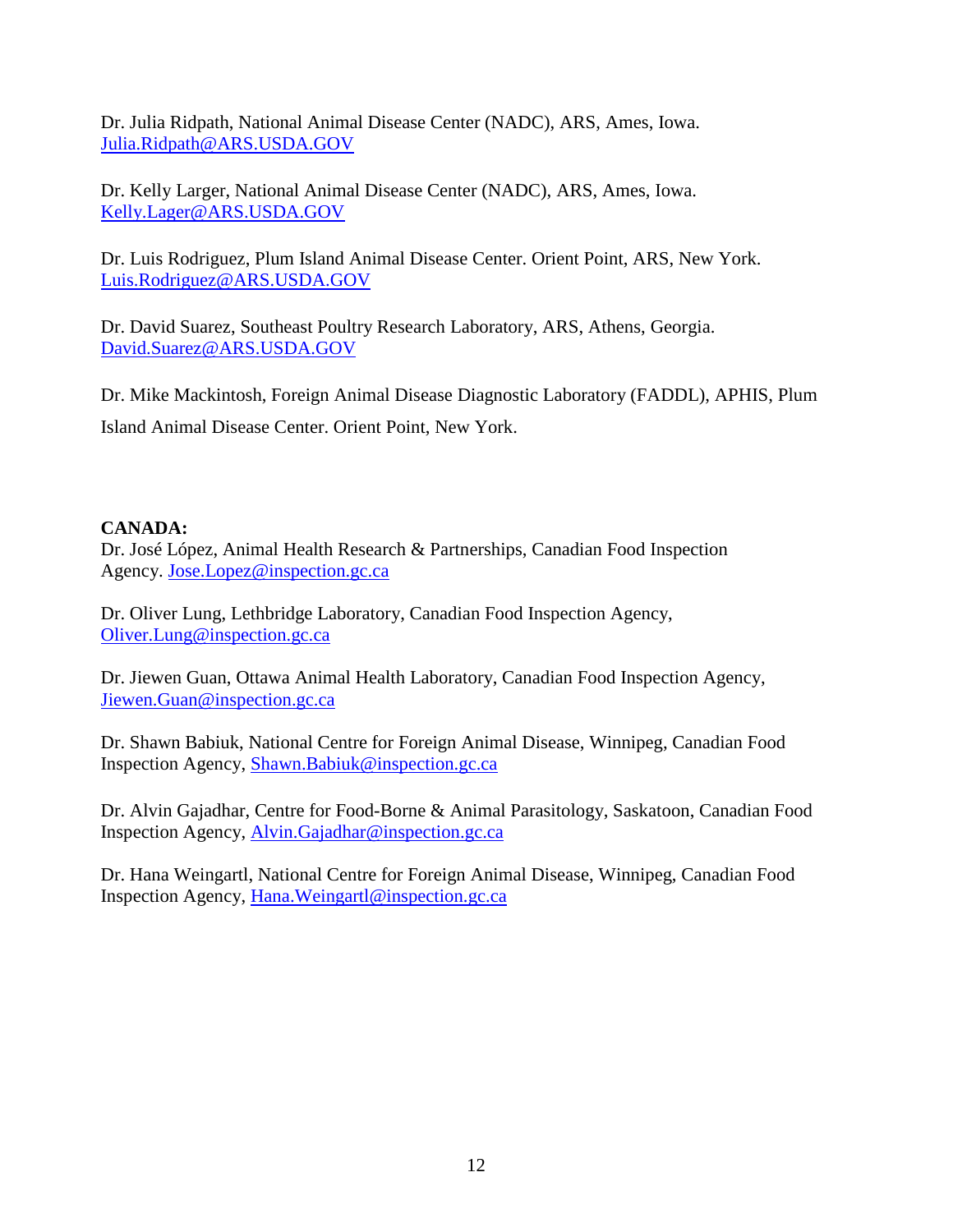# **Appendix II**

# **Agenda**

# <span id="page-12-1"></span><span id="page-12-0"></span>**PROCINORTE Animal Health Task Force Workshop**

# "**Rapid Efficient Response to High Consequence Animal Diseases**" **(December 1 - 3, 2015; NH Hotel, Mexico City, Mexico,**

#### **Tuesday, Dec. 1**

Participants arrive to Mexico City airport. Taxi/Van transfers from International airport to NH Hotel.

**Wednesday, Dec. 2**

#### **Introductions and Overview of previous PROCINORTE´s AHTF workshops**

9:00 Introductions and Welcome (Dr. Fernando Flores Lui, General Director, INIFAP)

9:15 **Introduction to PROCINORTE** (Dr. Audia Barnett, Executive Secretary of PROCINORTE,

IICA Representative in Canada)

9:30 **Overview of previous PROCINORTE's AHTF workshop including Action Items and Objectives / Purpose for PROCINORTE´s AHTF Workshop 2015** (Dr. José López, National Manager, Animal Health Research & Partnerships, Canadian Food Inspection Agency) .

10:00 **Break**

#### **Swine Viral Diseases Session -**

*(Ricardo Flores, CENID-Microbiology, INIFAP, and Cyril Gay, ARS-USDA to Lead Discussion)*

10:30 **"Update on Swine Enteric Coronaviruses in United States".** Kelly Lager, National Animal Disease Center (NADC), ARS, Ames, Iowa,

11:00 **"Epidemiological surveillance of Porcine Epidemic Diarrhea virus in Mexico".** Luis Gabriel Figueroa Martinez, Dirección de Epidemiología y Análisis de Riesgo (DEAR), DGSA, SENASICA.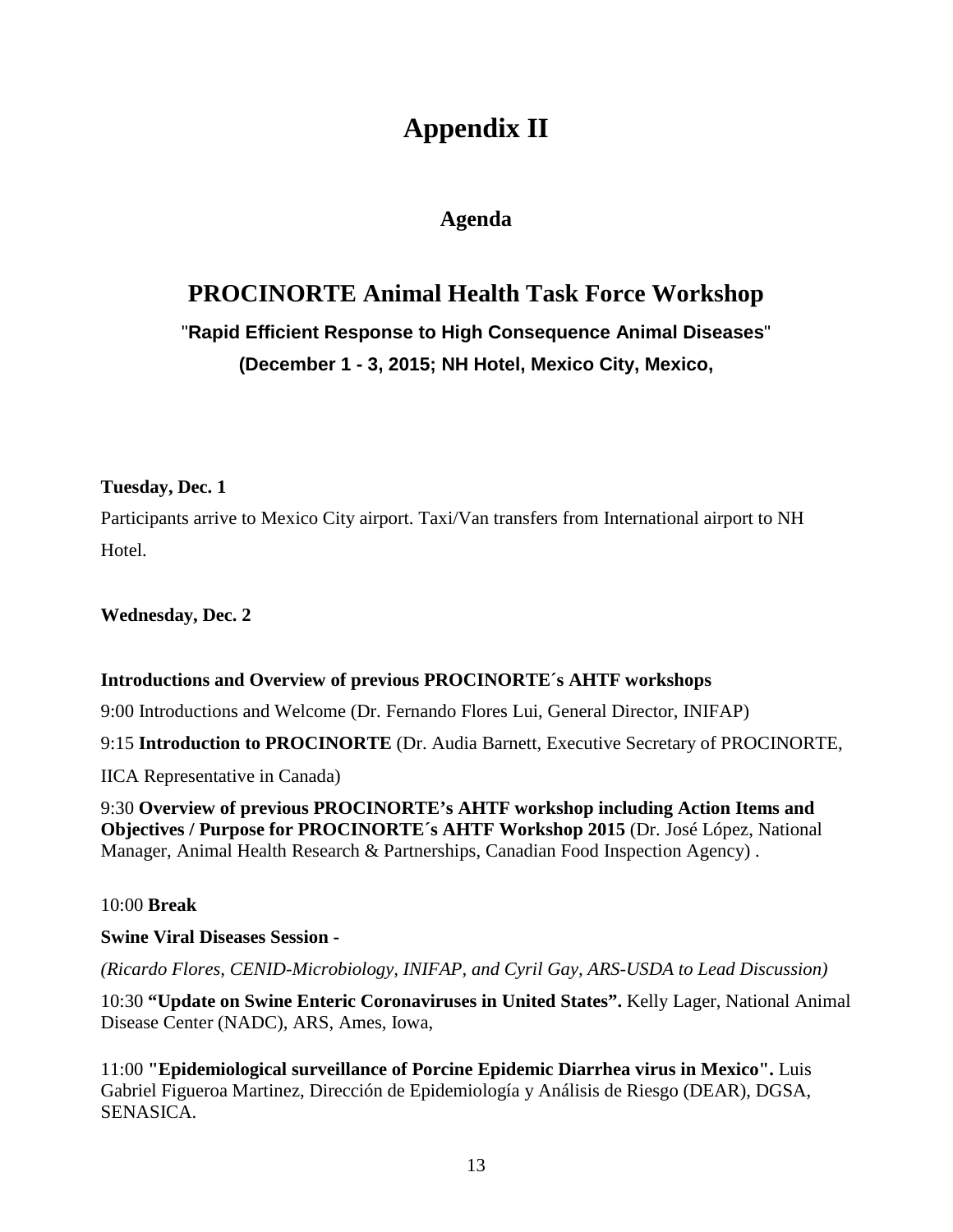11:30 **"Molecular characterization and pathogenesis of porcine epidemic diarrhea virus in the Mexican Bajio region".** José Francisco Rivera Benítez, CENID-Microbiología, INIFAP.

12:00 **"Epidemiological surveillance of porcine reproductive and respiratory syndrome (PRRS) in Mexico".** Assad Heneidi Zeckua, Coordinator, Technical Certifying Committee on Epidemiology, CONCERVET.

12:30 **"Epidemiology of porcine reproductive and respiratory syndrome virus in several states of the Mexican republic".** Fernando Diosdado Vargas, CENID-Microbiología, INIFAP.

13:00 – 14:45 **Lunch**

**Swine Viral Diseases Session –** *(Continuued)*

15:00 "**Ebola Virus in pigs**" - Hana Weingartl, National Centre for Foreign Animal Disease,

Winnipeg.

15:30 **"Eradication of classical swine fever and Aujeszky's disease in México".** Julio García Ángeles, Mexican-American Commission for Foot and Mouth Disease eradication (CPA), SENASICA.

16:00 **"Epidemiology of VSV in the United States".** Luis Rodriguez, Plum Island Animal Disease Center. Orient Point, ARS, New York.

16:30 "**User-friendly technologies for the rapid detection and typing of high consequence viruses**" Oliver Lung, CFIA Lethbridge Laboratory.

17:00 **"The U.S diagnostic program for foreign animal diseases."** Mike Mackintosh, Foreign Animal Disease Diagnostic Laboratory (FADDL), APHIS, Plum Island Animal Disease Center. Orient Point, New York.

17:30 **Summary of key points.** Ricardo Flores and Cyril Gay

18:00 **Adjourn**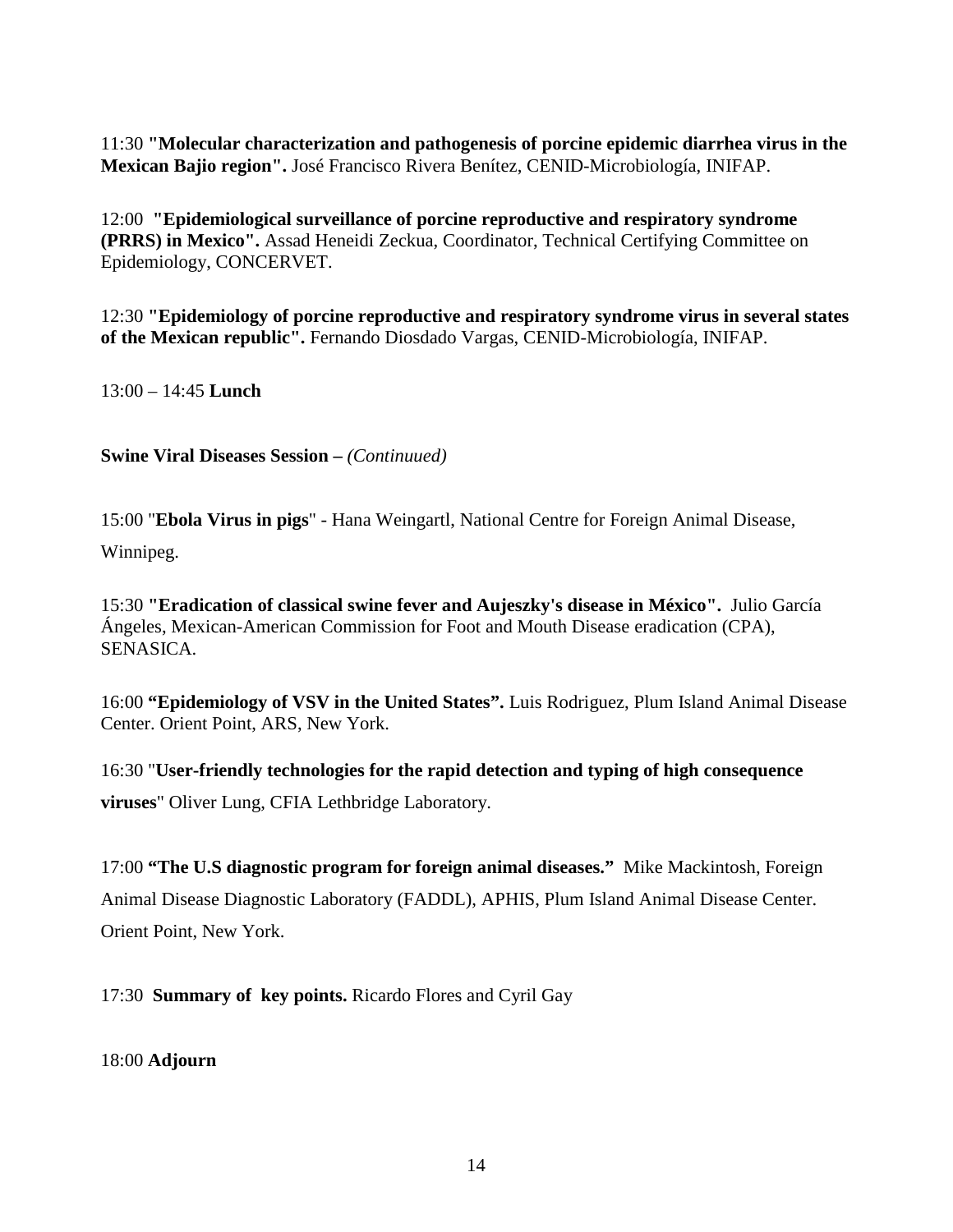#### **Thursday, Dec. 3**

**Avian Viral Diseases Session** *(Ricardo Flores, CENID-Microbiology, INIFAP, and José López,*  AHR&P, CFIA *to Lead Discussion)*

9:00 **"Presence of low pathogenicity avian influenza virus (H5N2) in wildlife".** Elizabeth Loza Rubio, CENID-Microbiología, INIFAP.

9:30 "**Avian Influenza Virus in Wildlife**". Shawn Babiuk, National Centre for Foreign Animal Disease, Winnipeg.

10:00 **"Diagnostics and vaccines for control of highly pathogenic avian influenza virus"**. David Suarez, Southeast Poultry Research Laboratory, ARS, Athens, Georgia.

10:30 **"Current situation of highly pathogenic avian influenza, subtype H7N3, in Mexico".**  Julio García Ángeles, Mexican-American Commission for Foot and Mouth Disease eradication (CPA), SENASICA.

#### 11:00 **BREAK**

11:30 "**Disinfection and Decontamination of Premises, Vehicles and Supplies During and After an Outbreak**". Jiewen Guan, Ottawa Animal Health Laboratory.

12:00 **"New animal health legislation for avian influenza in México".** Karla Delgado Rodríguez, DGSA, SENASICA.

#### **Other Emerging Diseases Session**

12:30 **"Emerging pestiviruses: Surveillance and impact".** Julia Ridpath, National Animal Disease Center (NADC), ARS, Ames, Iowa.

13:00 **"Detection and phylogenetic analysis of bovine papillomavirus in cutaneous warts in cattle of Mexico"**. Edith Rojas Anaya, CENID-Microbiología, INIFAP, Mexico City, Mexico.

13:30 "**Outbreaks of** *Trichinella* **Infection in Food Animals: A priority for Public Health and Animal Health**" - Dr. Alvin Gajadhar, Centre for Food-Borne & Animal Parasitology, Saskatoon.

14:00 – 15:45 **Lunch**

**General discussion and Wrap-up** (Organizers to Lead Discussion)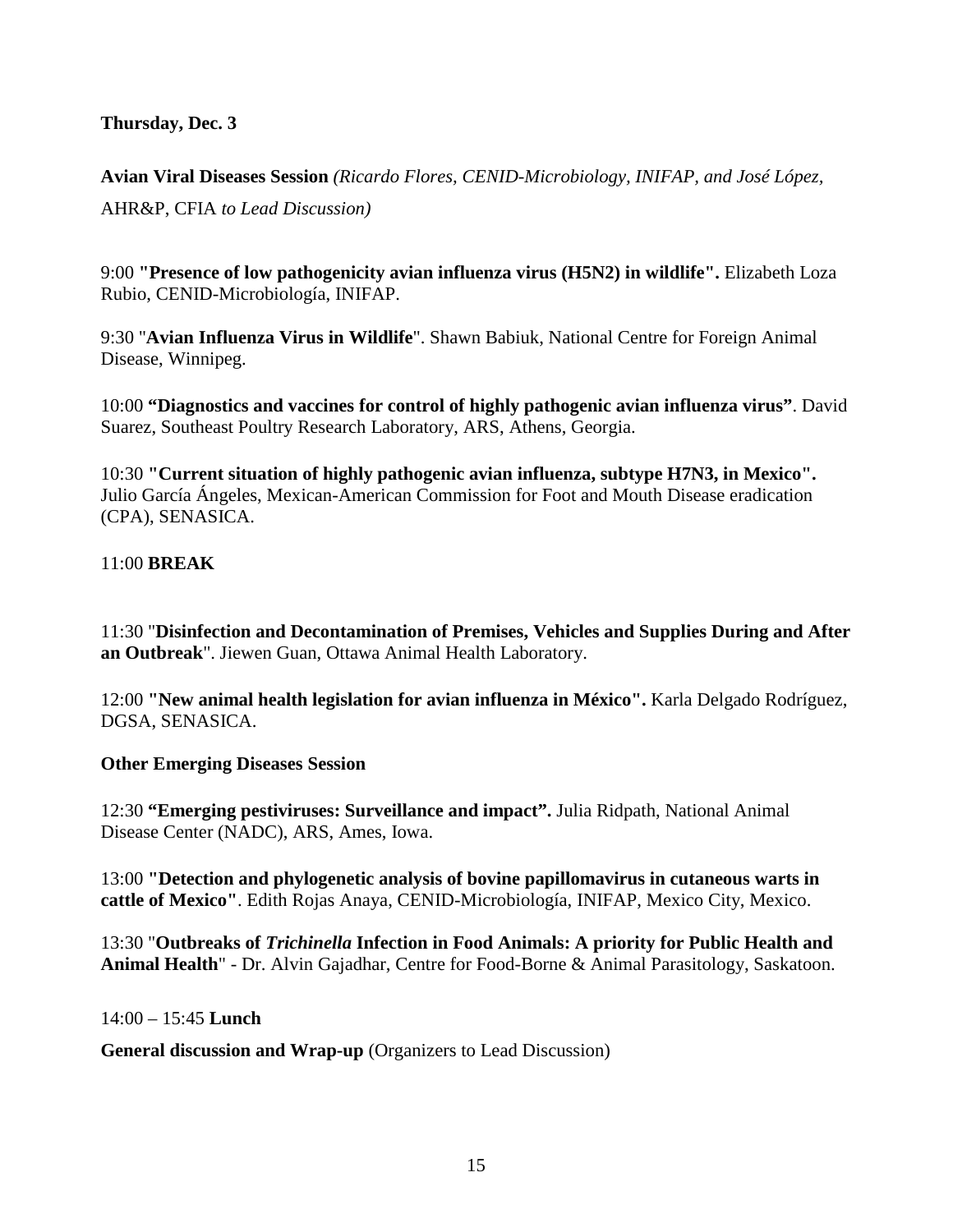# **APPENDIX III**

### **Abstracts**

### <span id="page-15-1"></span><span id="page-15-0"></span>**Abstracts - Mexico**

#### **"New animal health legislation for avian influenza in México"**

Due to the health, economic, social, commercial and political implications that Avian Influenza (AI) involves, SENASICA need to implement the following animal health measures:

**Zooning**: SENASICA will recognize and determine two zoosanitary status for AI: 1) Low prevalence 2) Free zone, for this zone a preventive and temporal vaccine program will be allowed prior a risk analysis and the authorization of SENASICA.

**Recognition of compartments free of IA**: for the recognition and maintenance of compartments the sampling required is the next:

| <b>Zootechnical function</b>           | <b>Sample</b>   | <b>Specifications</b>                                                         | <b>Resampling</b>   |
|----------------------------------------|-----------------|-------------------------------------------------------------------------------|---------------------|
| <b>Breeder Layer</b>                   | 60 <sup>1</sup> | Preferably 2 to 3 weeks before the laying onset or at<br>the beginning of it. | Every 4 months      |
| <b>Broiler</b>                         | 60 <sup>1</sup> | Up to 3 weeks before its release to market                                    | Each lot that enter |
| Fighting birds<br>Other domestic birds | $60^{2}$        | Any age                                                                       | Every 4 months      |
| Programas sociales                     | 60 <sup>1</sup> | Any age before thir movilization                                              | Every 4 months      |

The compartment will be cessated in case that a positive test of hemagglutination inhibition is detected and the compartment will be cancelled if a viral isolation and sequencing is confirmed.

**Diagnose**: The official diagnosis tests for AI will be: hemagglutination inhibition, virus isolation in embryonated chicken and IVPI.

**Mobilization**: For mobilization of goods and live birds, farmers can use a Mobilization zoosanitary certificate or an announcement of mobilization.

**Vaccination**: Vaccination will be allowed in areas of low prevalence (vaccines emulsified, vectored and recombinant) in breeders, layers, broiler and turkey. For free zones that apply the vaccine preventively only

vaccines vectored, recombinant and new technology vaccines may be used (breeder and layers). The farms that vaccine should have sentinel birds.

**Implementation of contra epidemic measures:** Includes the implementation of quarantine, depopulation, disposal of carcasses and avian products and byproducts, sanitary fallow, vaccination, sentinels, repopulation, epidemiological investigation, cleaning, washing and disinfection, inactivation of organic and inorganic wastes, specific epidemiological surveillance in the affected premise or under risk and control of mobilizations.

**Biosecurity and good farming practices**: All farms must have programs for the training of workers, prohibit entry to outsiders, a perimeter fence, a binnacle for the income people, drive through disinfection bath and spray pump, a program for the control of wild birds and vermin, warehouses for equipment, food, biological and pharmaceutical, the source of water should not be contaminated, the incineration, sanitary burial or composting mortality, mobilize manure in a covered vehicle or bagged and cleaning and disinfection programs.

**Implementation of distance between production units and other premises**: The distance between any poultry farm to a SPF or breeders farms is from 10 km; between broiler, layers, turkey farms, hatcheries and feed mills are 5 km and from plants that process or sift manure to any other farm are 15 km.

**Epidemiologic surveillance:** Active and passive surveillance.

All this work should be done between the Federation, the municipal and state governments, for the prevention of spread control and eradication of the AI virus. That is the reason why SENASICA is in the process of updating the legislation for IA.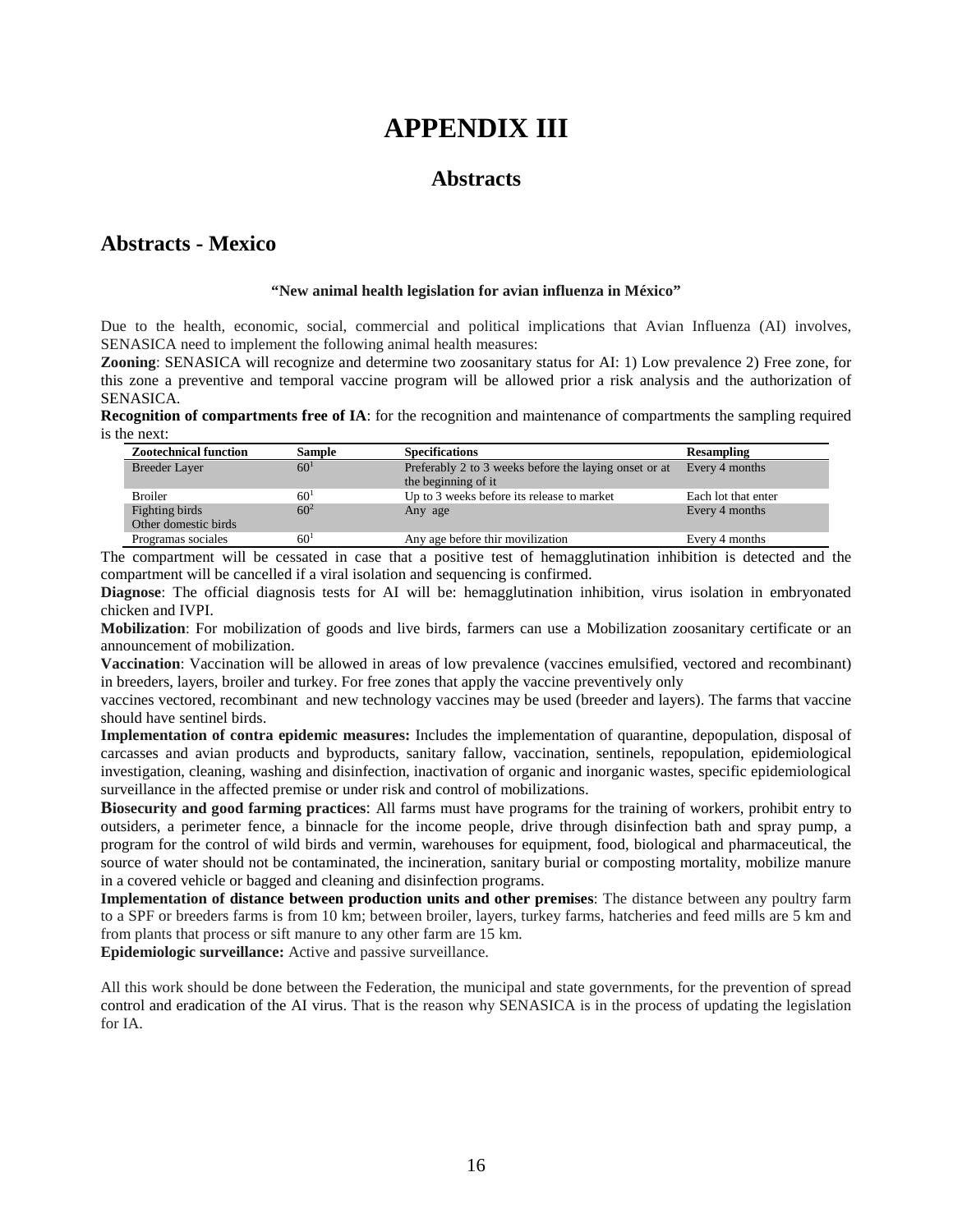# **CENTRO NACIONAL DE INVESTIGACIÓN DISCIPLINARIA EN MICROBIOLOGÍA ANIMAL**

#### **INSTITUTO NACIONAL DE INVESTIGACIONES FORESTALES, AGRICOLA Y PECUARIAS**

PROCINORTE Animal Health Task Force Workshop

December 1-3, 2015;

#### Abstract

#### **Molecular characterization and pathogenesis of porcine epidemic diarrhea virus in the Mexican Bajio region**

Dr. José Francisco Rivera Benítez, MC. Luis Gómez Núñez, MVZ. Fernando Diosdado Vargas, MC. Guadalupe Socci Escatell, MC. Atalo Martínez Lara.

Porcine epidemic diarrhea (DEP) is a highly contagious viral infectious disease of pigs. In the United States of North America the epidemic diarrhea virus swine (VDEP) was identified at the end of April 2013, bearing an identity nucleotide of 99.5 % with the AH2012 strain that caused problems in China. In Mexico, at the beginning of July 2013, producers and veterinarians dedicated to swine clinic reported clinical cases characterized with the presence of diarrhea, consistent with clinical signs suggestive of infection by the VDEP. The official diagnosis was recorded on May 22, 2014, however, the phylogeny of the virus present in Mexico, has not been analyzed to define, in a preliminary way, the origin of the infection. The objectives of this study were: to implement the molecular diagnosis for a fast and accurately detection of the VDEP; the partial sequencing of the gene S and to analyze the phylogeny to identify the origin of the VDEP present in Mexico. Samples of small intestine, large intestine and fecal material from piglets with acute diarrhea, suggestive to the VDEP pictures, from full-cycle farms were analyzed. The RT-PCR technique was used for the detection of the VDEP using a pair of oligonucleotides that amplify a fragment of 503 pb of the S of the VDEP gene. The VDEP amplification products were purified with the kit (Wizard SV Gel and PCR Clean-Up System) and sequenced. The sequence analysis was conducted with the Blast and Mega 5 program. A total of 13 samples were analyzed and the presence of the VDEP was detected in 11 of them. The analysis of the sequences revealed an 99 % homology with the strain USAColorado2013 of the United States, also identified three partial sequences belonging to genotype 2a (virulent classic), however in a sample (Fig. 2) important variations were detected. The sequences were recorded in GenBank with the following access numbers: KJ906601, KJ906602, and KJ906603. One of the samples identified with differences in the sequence was amplified by RT-PCR in real time for the detection of variant strains. Once identified as Strain INDEL, the experimental infection in lactating piglets carried out, the results of this process permitted to reproduce the clinical picture reported for the virulent strains. The sequencing results confirmed the presence of the VDEP in the samples, determining that most related viruses are strains of United States and strains Korean, the study of the pathogenesis determined that the circulating strain with insertions and deletions maintains a high virulence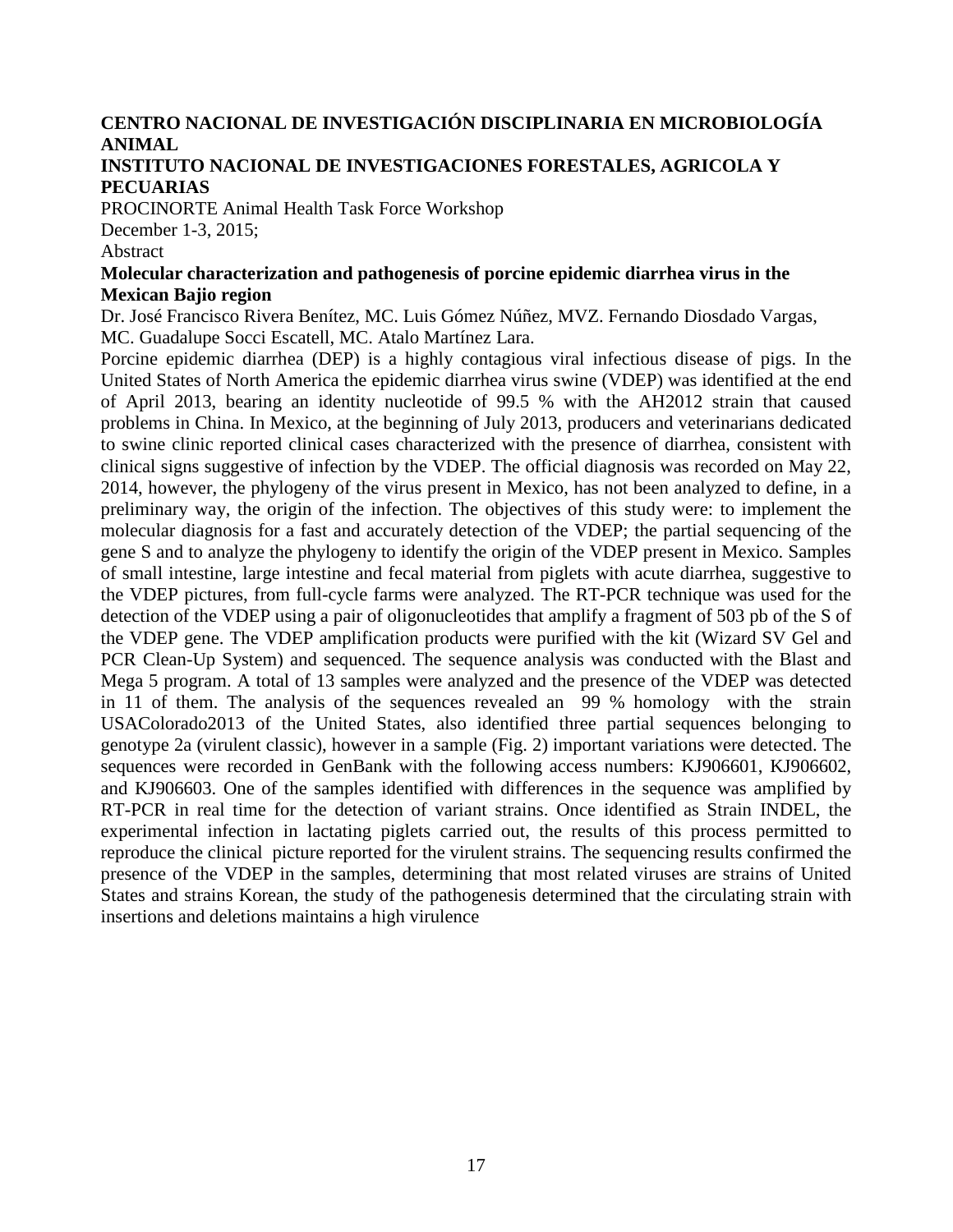#### **Epidemiology of porcine reproductive and respiratory syndrome virus in several states of the Mexican Republic**

MVZ. Fernando Diosdado Vargas, CENID-Microbiología, INIFAP

The aim of this study was to determine infection frequency and genetic variability of porcine reproductive and respiratory syndrome virus (PRRSV) in farms with suggestive clinical data located in seven states of the Mexican Republic. Sixty two farms were visited to collect blood and tissue samples, on a convenience transversal approach, from animals slaughtered for decreased weight gain. Specific serum antibodies were measured by ELISA. Viruses were isolated from macerated tissues filtered and applied onto MARC-145 cells, or detected by RT-PCR using specific primers to amplify 300 bp from the viral ORF7. To determine genetic variability primers amplifying 809 bp from ORF5-ORF6 were used. To differentiate between American and European strains, two sets of primers that separately amplify 337 bp and 241 bp from ORF7 were employed. Puebla, Veracruz, Mexico, Guanajuato, Michoacan, Queretaro, and Jalisco States had PRRSV seropositive farms with 45-100% frequencies, and 20-98% of positive animals. In positive farms PRRSV was detected by RT-PCR in at least a tissue sample. Phylogenetic analysis showed high variability for PRRSV, and co-existence of genetically different isolates within herds. Differential RT-PCR detected only American strains. PRRSV was isolated in three from seven sampled states. We conclude that PRRSV frequency in Mexican farms is similar to those reported for previous years, and PRRSV Mexican isolated have great variability.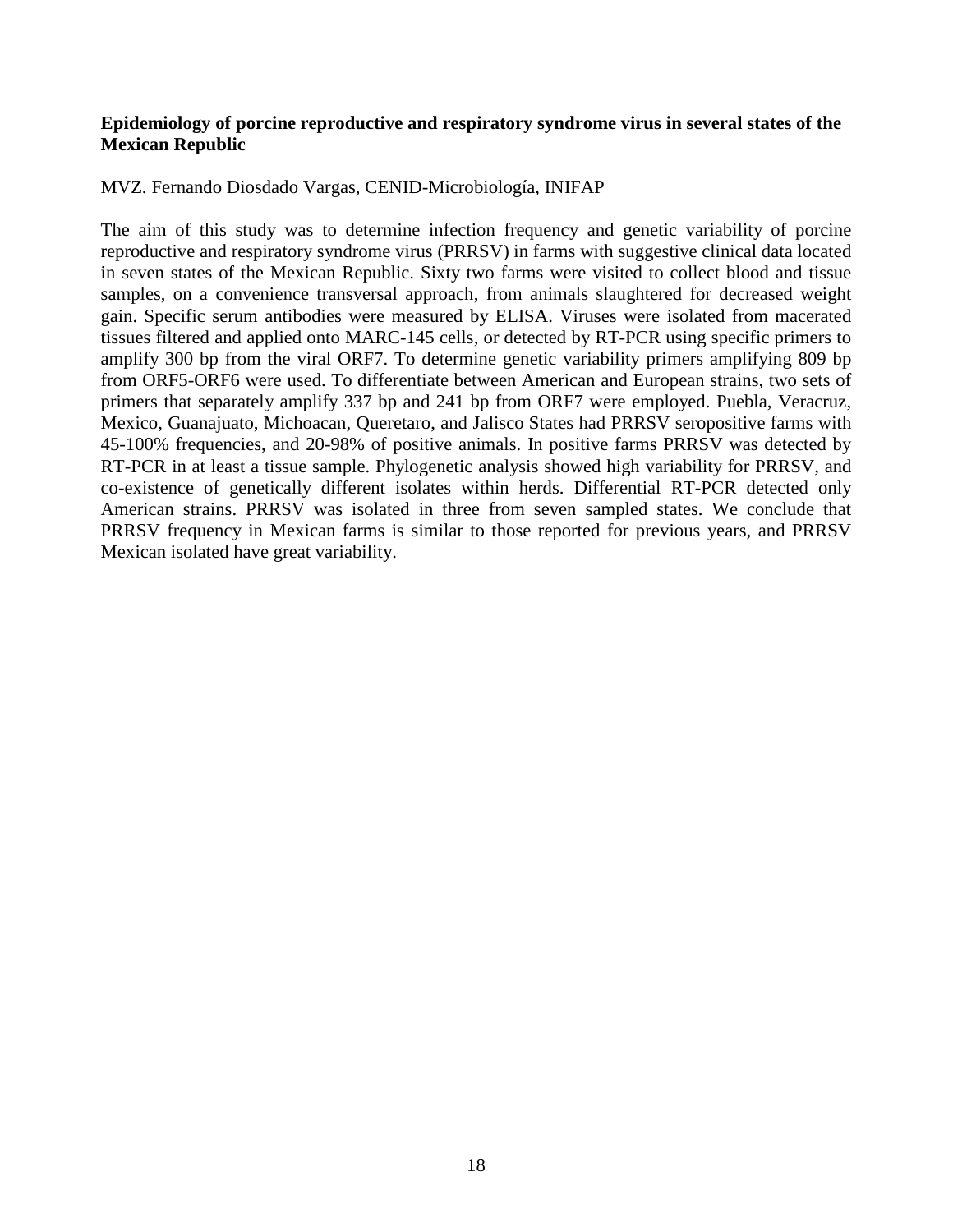#### **Detection and phylogenetic analysis of bovine papillomavirus in cutaneous warts in cattle of** Tamaulipas, Mexico

E. Rojas-Anaya <sup>1</sup>A. Cantú-Covarrubias <sup>2</sup>J.F. Morales Álvarez <sup>1</sup> E. Loza-Rubio<sup>1</sup>\*

- 1. Departamento de Biotecnología en Salud Animal, Centro Nacional de Investigación Disciplinaria en Microbiología Animal, Instituto Nacional de Investigaciones Forestales Agrícolas y Pecuarias (INIFAP), México, Carretera México Toluca Km 15.5, Cuajimalpa, D. F., México. Z.C 05110
- 2. Departamento de Salud Animal y Epidemiología. Campo Experimental Las Huastecas, Instituto Nacional de Investigaciones Forestales Agrícolas y Pecuarias, Jm. 55 Carretera
- 3. Tampico- Mante, Villa Cuauhtémoc, Tamaulipas, México. Z.C. 89610.

#### **ABSTRACT**

Papillomas occur more commonly in animals, especially in cattle compared with other domestic animals. The causal agent of bovine papillomatosis is a virus that belongs

to *Papillomaviridae* family. In Tamaulipas México, the virus is considered a serious problem that has caused economic losses by impeding the exportation or cattle to the US. In Mexico, the information about papilloma viral subtypes that infect cattle is limited. The aim of this study was to determine the subtype of bovine papillomavirus of cattle in Tamaulipas Mexico. A total of 52 wart samples were analyzed by PCR using bovine papillomavirus (BPV) primers able to differentiate BPV 1-2 subtypes, and subsequent sequencing. Sequencing quality was determined using MEGA 6.0. Similarity analysis was performed with BLAST programs to assess the identity with known BPV types. The results showed 52.6% were BPV-1 and 47.4% BPV-2. The distribution of both subtypes was homogenous in cattle. This study demonstrates the presence of BPVs in Tamaulipas cattle. BPVs 1 and 2 were the most frequent viral types . These data suggests that several BPV types are circulating in cattle in Mexico.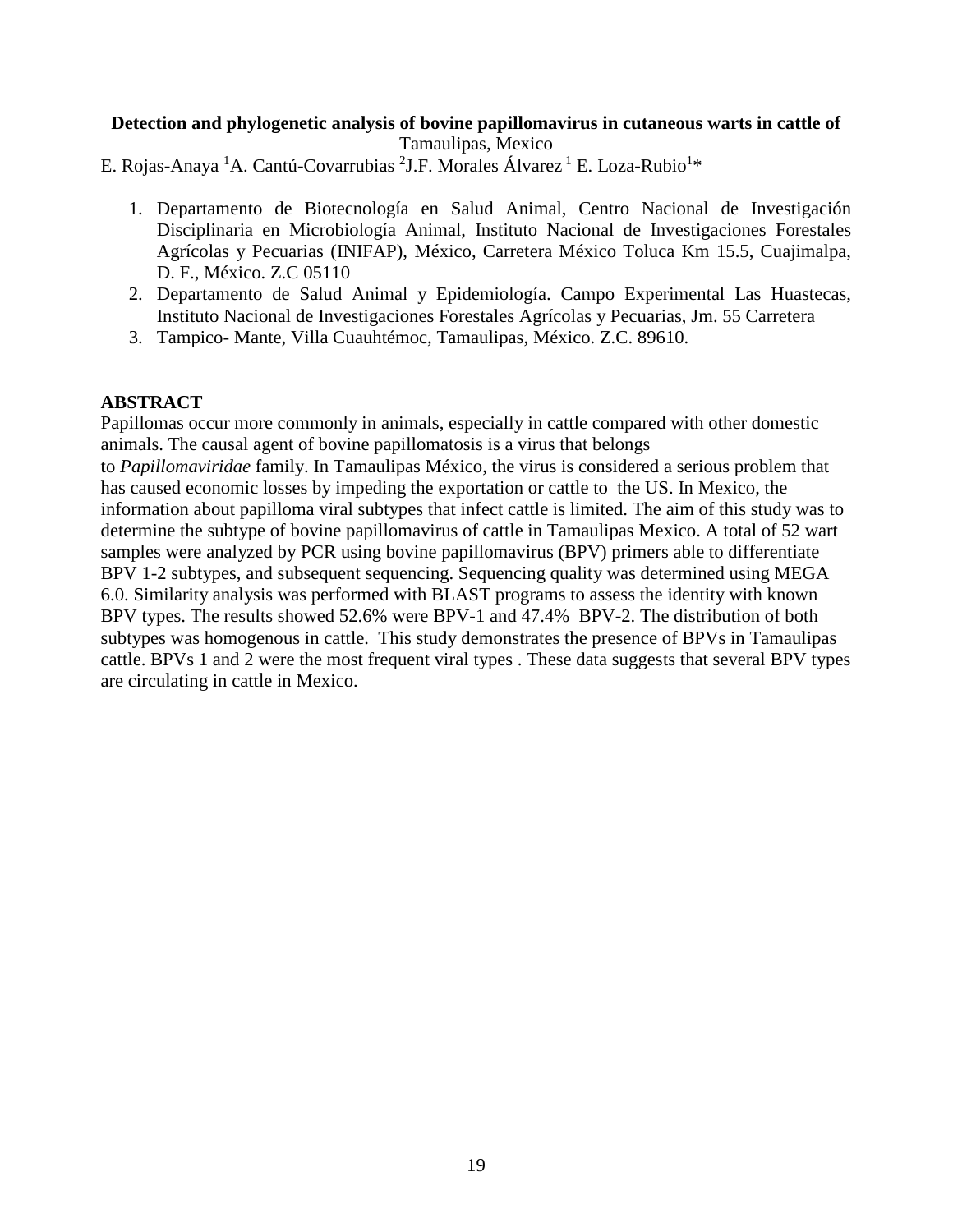#### **SITUATION OF AVIAN INFLUENZA TYPE A H7N3 IN MEXICO**

It was detected in June 2012 in the Highlands of Jalisco, affecting 22.4 million breeding and commercial laying birds, also impacting Aguascalientes, Guanajuato, Puebla among others on a smaller scale states; contra epidemics measures and strategies to prevent, mitigate, control and eradicate the outbreak were implemented.

The National Emergency Animal Health (DINESA) was activated as part of strategy, under the terms of article 78 of Animal Health Federal Law, to perform field operations needed to address the contingency.

The main actions against epidemics were: sanitary situation diagnosis and regionalization, foci inactivation with final implementation of quarantine at production units and their immediate depopulation; sanitary disposal of carcasses; strengthening epidemiological surveillance in backyard poultry, birds of fighting, endemic and migratory wild birds; strengthening biosafety procedures, verification of cleaning, washing and disinfection activities of farms; verification for thermal treatment of excreta, increased movement controls and preventive vaccination.

Every episode of avian influenza in any country, has many variables that make it unique, Mexico made an efficient monitoring and control of mobilization, boosting actions in record time to develop a vaccine that confers good immunity, allowing contain the spread of the virus.

This inactivated vaccine was developed from an avian influenza Low Pathogenicity strain isolated of a duck in Cienega de Lerma, State of Mexico, in 2006, making a first batch 10 million doses in the first month to date we have applied more than one billion doses. This strategy contributed to avoid the spread of the virus to more states, as observed in other affected countries; if we had opted for massive depopulation of farms, we would have affected the national supply greatly and economic losses have been considerable.

Currently they are working on lines of research to evaluate the protection conferred by avian influenza H7N3 vaccine, to demonstrate the vaccine antibodies have the ability to neutralize virus field, establishing their physicochemical characteristics and immunogenicity, perform sequencing studies to find possible mutations and antigenic changes.

The sanitary work in collaboration with producers has been successful, at the time we have a pretty significant reduction in virus quarantined farms and we note they have extended winter periods in which it has been a progressive decrease in number of cases brought. It continues with a strict surveillance field to identify potential reservoirs of viral circulation, in order to remove them and have less risk of infections sources.

The national objective pursued is to achieve its eradication; collaboration among poultry farmers, authorities, private and official veterinarians, is the best option to address this and other diseases. SENASICA has implemented a series of agreements and programs to promote the modernization and competitiveness of the poultry industry at national and regional level:

#### 1. BINATIONAL AGREEMENT MEX-USA

Establish a framework for technical and scientific reference that promotes operational cooperation and information exchange.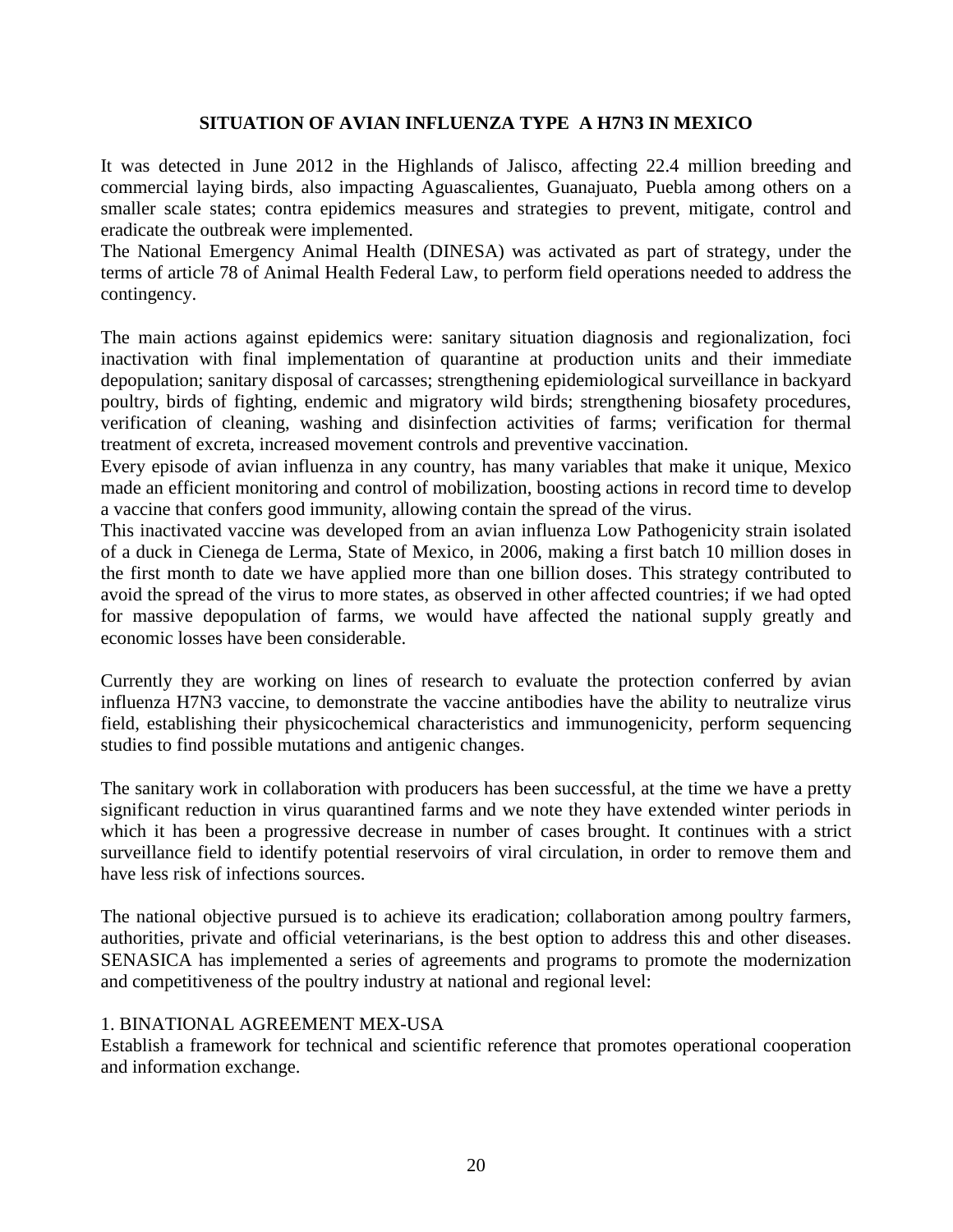#### 2.- MEMORANDUM OF UNDERSTANDING OF POULTRY HEALTH

Protect poultry health in region and address commercial situations with technical-scientific basis and participation of producers' associations in the three countries.

#### 3.- NATIONAL PROGRAM OF HEALTH AND POULTRY PRODUCTION

Set objectives, strategies and action lines for a new modern health policy and production in industry to improve their health status and competitiveness.

#### 4.- AGREEMENT OF DISTANCES BETWEEN POULTRY PRODUCTION UNITS

Foster the relocation and re-engineering of poultry industry for benefit of good production practices and biosafety.

#### 5.- AGREEMENT OF NOTIFIABLE AVIAN INFLUENZA

Update of plans and control programs for avian influenza under efficient legal, regulatory and operational framework.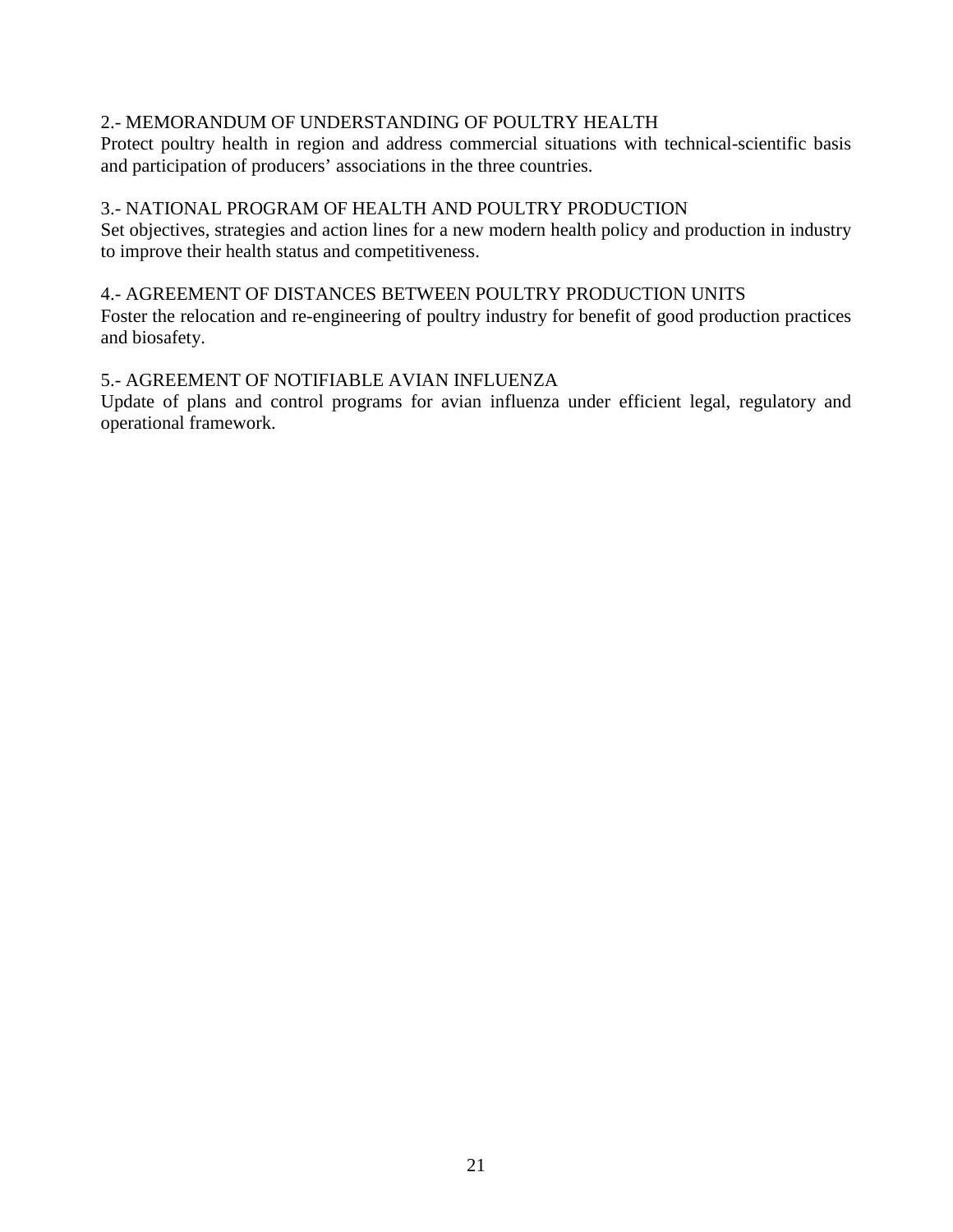# <span id="page-21-0"></span>**Abstracts - Canada**

#### **Outbreaks of** *Trichinella* **infection in food animals: A priority for public health and animal health**

Alvin Gajadhar, Centre for Foodborne and Animal Parasitology, Saskatoon Laboratory, Canadian Food Inspection Agency, Saskatoon, Canada.

*Trichinella* is an intracellular nematode parasite of muscles of mammals, birds and reptiles.

Transmission occurs by the ingestion of infected meat of wild or domestic animals which are predators or scavengers. The genus comprises of 12 species or genotypes and all can infect humans by the ingestion of raw or inadequately cooked meat. The domestic pig is the primary food animal which can serve as a reservoir host and a source of infection for consumers, rodents and other animals. However, only few species of *Trichinella* are capable of establishing infection in pigs, the primary risk in North America being *Trichinella spiralis*. Although *Trichinella* infection is included in the OIE list of diseases for multi-species animals, clinical disease occurs only in humans. Nevertheless, there is a need for effective on-farm control programs as well as post-slaughter measures. Recent international regulations and scientific guidelines for establishing national control programs including testing practices have been developed collaboratively by the World Organization for Animal Health (OIE), Food and Agriculture Organization (FAO), World Health Organization (WHO), Codex Committee on Food Hygiene (CCFH), and International Commission on Trichinellosis (ICT). These guidelines are complementary for use in developing a comprehensive program to help mitigate risks from animal production to food consumption. Recommendations include the establishment and maintenance of controlled housing negligible risk compartments, testing requirements, and knowledge of the occurrence of *Trichinella* species and genotypes in all susceptible food animals and wildlife. The need for communication and coordination of control strategies between Veterinary Authorities and Public Health agencies are emphasized. The recent guidelines are intended to provide science-based standards to facilitate international trade in pork, food safety and public health confidence. This presentation provides background information on *Trichinella* from perspectives of both animal control and public health control, examples of disease outbreaks, and discusses the gaps in knowledge to address recent international regulations and opportunities for research collaboration.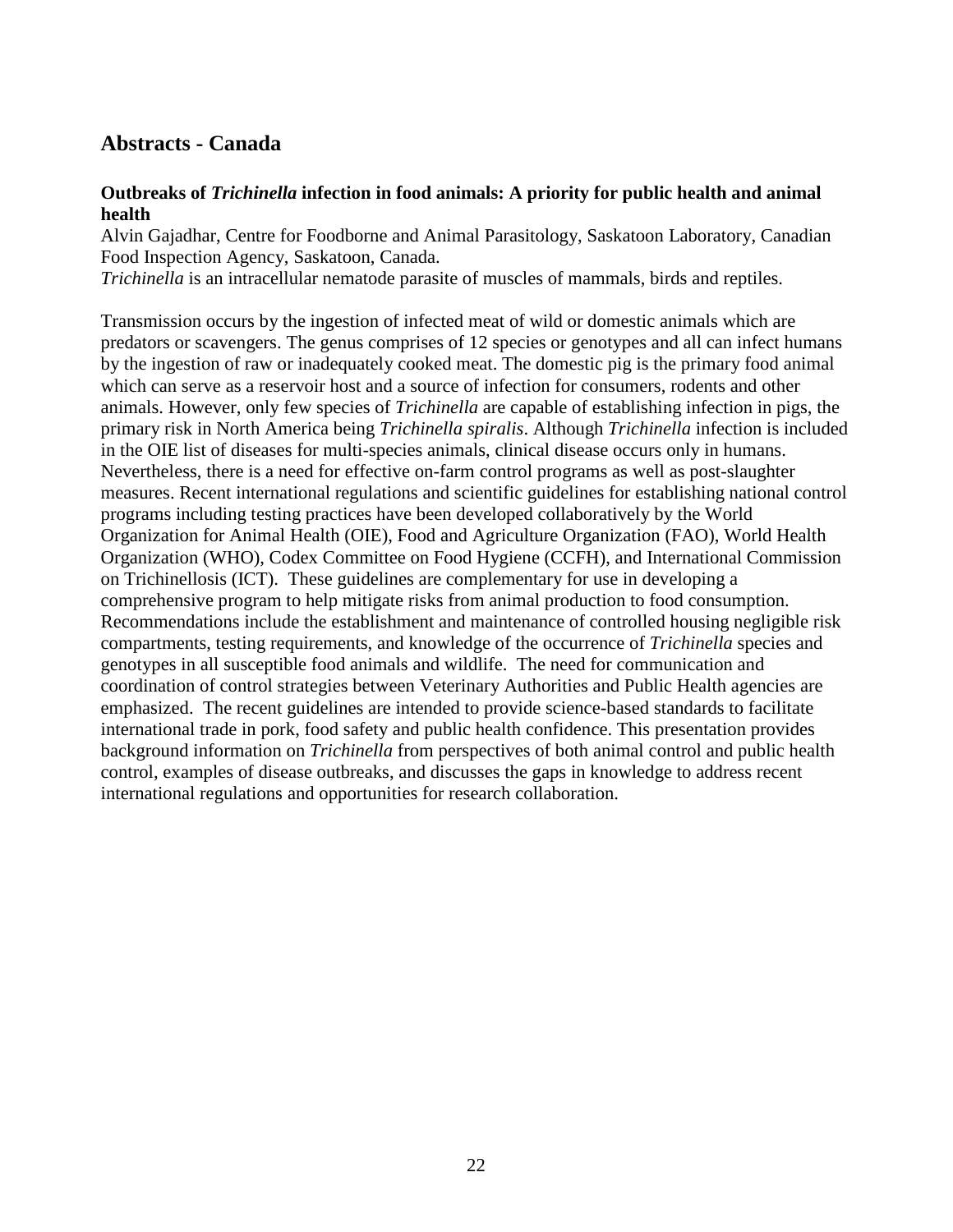#### **User-friendly technologies for detection and typing of high consequence viruses**

Oliver Lung, Canadian Food Inspection, National Centres of Animal Disease, Lethbridge Laboratory (Lethbridge, Alberta) and National Centres for Foreign Animal Disease (Winnipeg, MB) Canada

Current diagnostic tests for detection and subtyping of high consequence livestock and poultry viruses are inefficient in many ways. For example, most diagnostic tests are for detection of a single virus, the tests must be performed in centralized laboratories by highly trained staff, and further testing is required to obtain subtype information. Furthermore, molecular tests used for nucleic acid detection typically require multiple manual handling steps and pieces of instrumentation. Two types of novel technology platforms that can simplify the diagnostic workflow for detection and subtyping of veterinary pathogens will be presented. 1. Development of fully automated assays that does not require user intervention after sample introduction for a) detection and simultaneous H or N-typing of avian influenza viruses, b) simultaneous detection of FMDV, SVDV, VSV, CSFV and ASFV, as well as other multi-pathogen assays for detection of bacterial and viral pathogens will be discussed. 2. Examples of user-friendly, insulated isothermal PCR (iiPCR) assays performed on simple, compact, field-deployable instrument that automatically displays "+" or "-" results without user interpretation within an hour using either extracted nucleic acid or low volume of neat clinical material will also be described.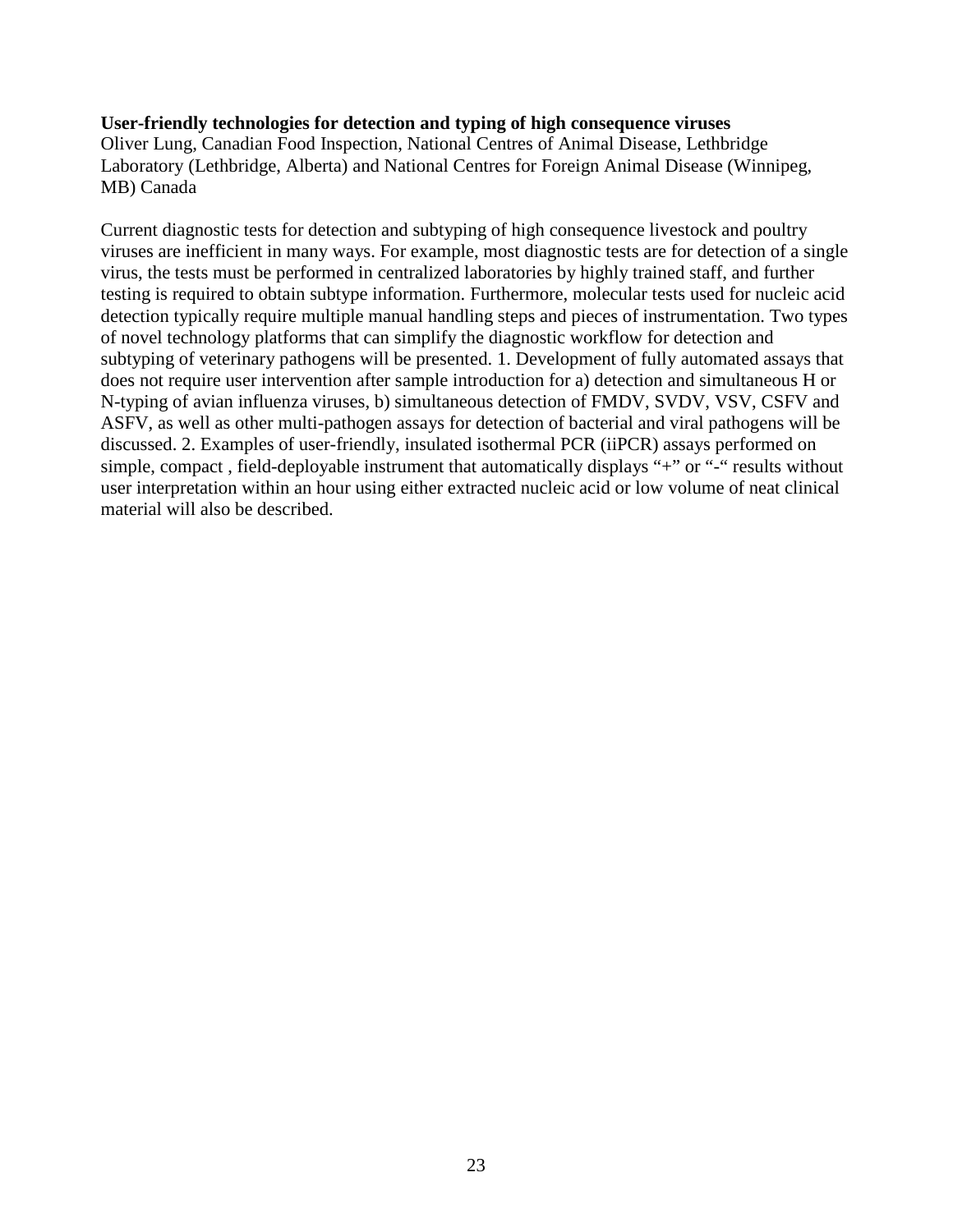#### **Disinfection and Decontamination of Premises, Vehicles and Supplies During and After an Outbreak**

Jiewen Guan[∗1](#page-23-0), Maria Chan, Brian W. Brooks and Liz Rohonczy

Canadian Food Inspection Agency

Animal disease outbreaks often occurred at cold seasons and it is important to study decontamination at freezing temperatures for controlling disease spread. Commercial disinfectants including Accel, Virkon, bleach and surface disinfection foam (SDF), and antifreeze agents including propylene glycol (PG), methanol (MeOH) and calcium chloride  $(CaCl<sub>2</sub>)$ , were evaluated at a laboratory setting using quantitative carrier tests for inactivating of *Geobacillus stearothermophilus* spores, infectious bursal disease virus (IBDV), Newcastle disease virus (NDV) and avian influenza virus (AIV) under light and heavy organic challenges. At -20 ºC, bleach, Virkon and SDF supplemented with PG caused less than a 2.0  $log_{10}$  reduction of spores under both organic challenges with 24 h contact time. With NDV, at -10 ºC the three disinfectants under both organic challenges achieved a 5-log<sub>10</sub> reduction within 5 minutes. Results with SDF were similar at -25  $^{\circ}$ C and -10 °C. To achieve comparable reduction with Virkon and bleach at -25 °C, contact periods up to 2 or 24 h, respectively, were required. With IBDV, to achieve a  $5\text{-log}_{10}$  reduction by treatment with Virkon or SDF at -20 °C, contact periods of 2 h or 24 h, respectively, were required under both organic challenges. With AIV, Virkon and Accel supplemented with PG, MeOH or  $CaCl<sub>2</sub>$ inactivated 6 log<sub>10</sub> AIV within 5 min at -20 °C. PG and MeOH alone did not kill AIV, but the CaCl<sub>2</sub> solution alone inactivated 5  $log_{10}$  AIV within 10 min. Four field trials were conducted to evaluate processes for decontamination of vehicles. Results indicated that thorough cleaning and washing to remove organic matters prior to disinfection was significantly important for effective decontamination in the field. Findings indicated that effective decontamination at cold temperatures would require efforts in reducing organic challenges and extending disinfection contact time.

In addition, we evaluated the effect of absolute humidity (AH), a combined factor of temperature and relative humidity (RH), on inactivation of an H9N2 and an H6N2 AIVs on porous and nonporous surfaces, based on the time required to obtain a  $log_{10}$  reduction of virus (D-value). At AH of 5.2 g/m<sup>3</sup> (23°C & 25% RH), both viruses survived up to 14 days on the porous surface and for at least 28 days on the non-porous surfaces. The corresponding D-values for H9N2 and H6N2 were 1.49 and 6.90 days on the porous surface and 7.81 and 12.5 days on the non-porous surfaces, respectively. In comparison, at AH of 9.9 g/m<sup>3</sup> (35°C & 25% RH) or 11.3 g/m<sup>3</sup> (23°C & 55% RH), the D-values for H9N2 and H6N2 dropped to  $\leq 0.76$  day on the porous surface and to  $\leq 1.81$  days on the non-porous surfaces. As the AH continued to rise from 11.3 to 36.0  $g/m<sup>3</sup>$ , the D-value for both viruses decreased further. The relationship between D-value and AH followed a form of *y =*   $ax<sup>b</sup>$  for both viruses. The D-values for H9N2 virus were significantly lower ( $P < 0.05$ ) than those for H6N2 virus. The findings give evidence that increasing the AH in poultry buildings following an outbreak of disease could greatly reduce the length of time required for their decontamination.

 $\overline{a}$ 

<span id="page-23-0"></span> $\Box$ Address correspondence to Jiewen Guan, Ottawa Laboratory (Fallowfield), Canadian Food Inspection Agency, 3851 Fallowfield Road, Ottawa, Ontario, Canada, K2H 8P9; Phone: 343-2120450; Fax: 343-2120206; E-mail: Jiewen.Guan@inspection.gc.ca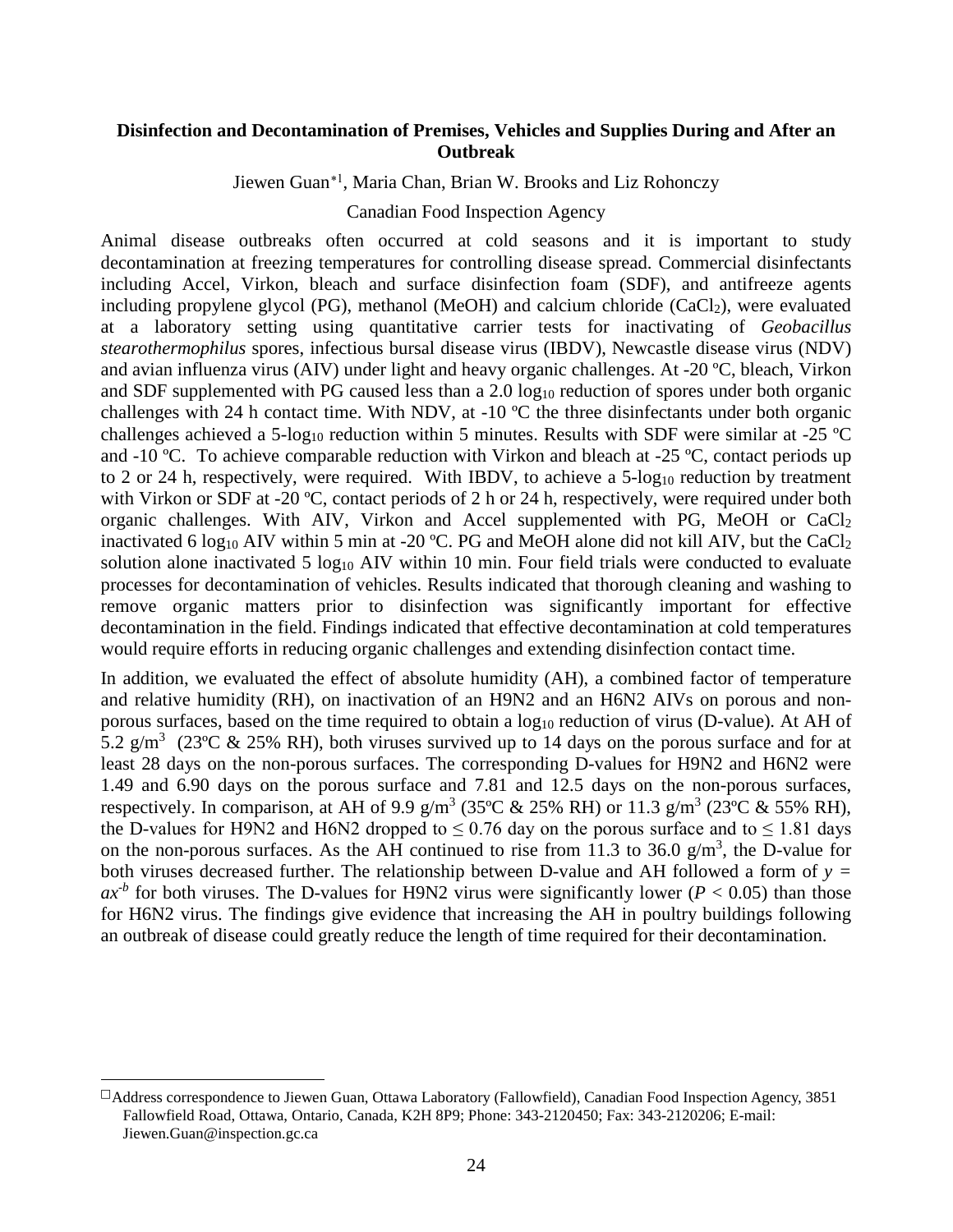#### **Ebola virus (EBOV) in pigs**

Hana Weingartl, Head, Special Pathogens Unit, National Centre for Foreign Animal Disease, Canadian Food Inspection Agency, Winnipeg, MB, Canada

FADDL, Plum Island, USA isolated EBOV-Reston from pig samples collected during an outbreak of PRRSV in Philippines in 2008. The identity of the virus was confirmed by CDC, Atlanta, USA. Subsequent sero-survey in farm workers indicated that there was transmission of the virus to humans. (Fortunately EBOV-Reston does not cause disease in humans.) This raised a concern by WHO and FAO about pursuing intensification of swine production in Africa in regions endemic to EBOV species Zaire, Sudan and Bundibugyo - all three with case/fatality rate in humans of 40 - 90%.

Public Health Agency of Canada (PHAC) and CFIA conducted series of collaborative experiments to investigate susceptibility of swine to EBOV-Zaire (ZEBOV). We have determined that pigs are susceptible to infection with ZEBOV, will replicate the virus to relatively high titers in the respiratory tract contributing to shedding of infectious virus by an airborne route. While older piglets developed severe respiratory distress, younger piglets had mild or no clinical signs, while shedding the virus and transmitting ZEBOV to co-housed contact piglets, and very importantly to non-human primates without direct contact.

As a response to the ZEBOV outbreak in West Africa in 2014-2015, and the potential role of pigs in transmission of ZEBOV, SPU CFIA developed a diagnostic capability for detection of EBOV infection in swine. Assays for virus detection include: virus isolation, RT-PCR (importantly in oral and nasal samples), and immunohistochemistry in tissues. Antibody detection assay comprise: microtiter PRNT (in 4-5 days using immunostaining) and indirect ELISA (NP antibodies) with confirmation by PRNT and/or immunoblot.

Considering anticipated difficulties with licensing and production of veterinary vaccine for EBOV, interferon platform (offering temporary partial protection) should be investigated as a tool to assist with depopulation in outbreak control (to allow more time required for the depopulation).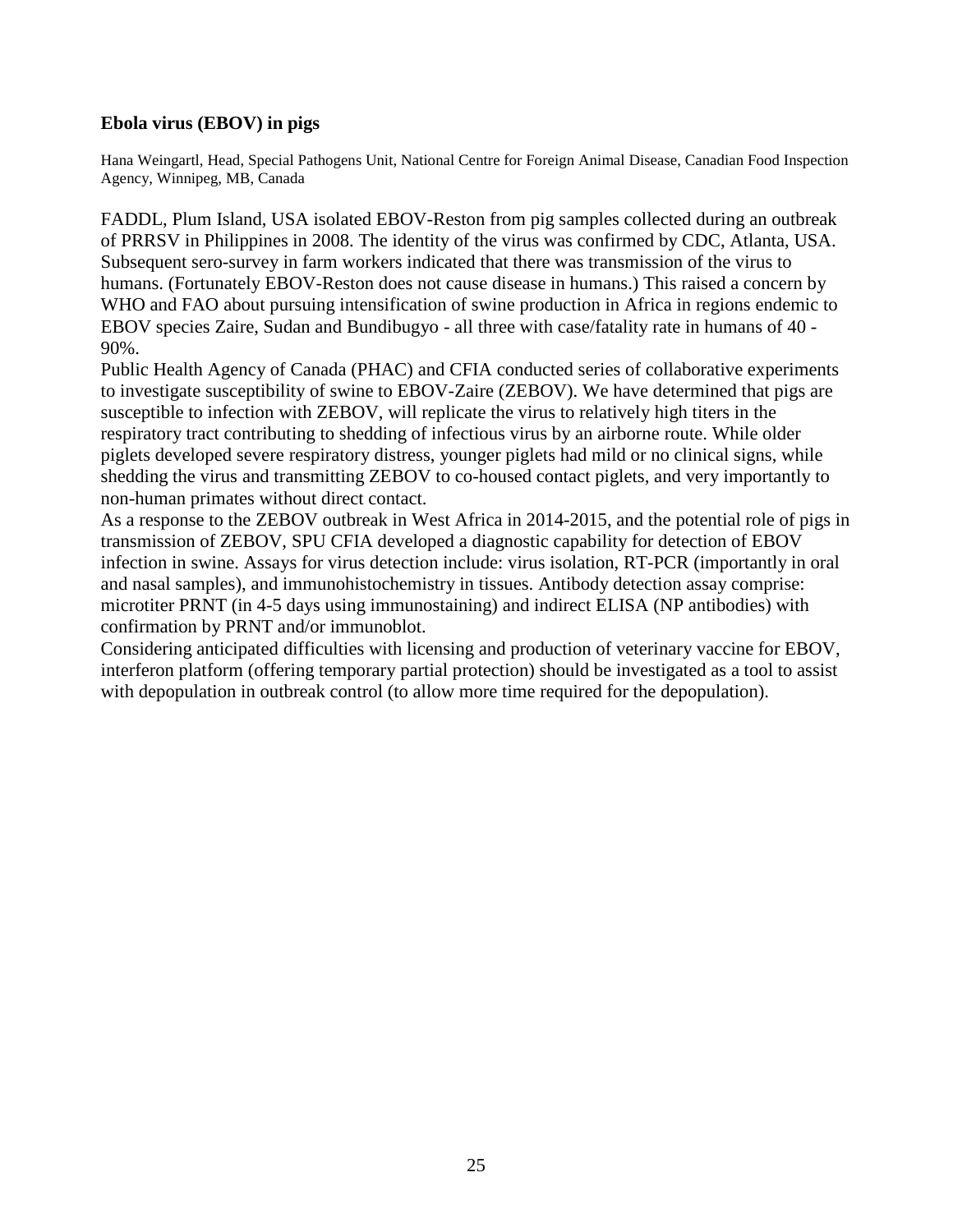#### **Avian influenza in Wild Birds**

Shawn Babiuk National Centre for Foreign Animal Disease

Waterfowl are the natural reservoir of all influenza A viruses. Virus representatives of all 16 hemagglutinin (HA) and all 9 neuraminidase (NA) subtypes have been isolated from waterfowl. Influenza A viruses in aquatic birds have been in a state of evolutionary equilibrium. Canadian surveillance of AI in wild waterfowl started in 2005 as a response to a highly pathogenic H7N3 outbreak in BC poultry in 2004 which caused large economic losses as well the emergence of Eurasian highly pathogenic H5 in Asia starting in 1997 causing mortality in wild waterfowl and the possibility of intercontinental spread lead to continuation of yearly wild bird surveillance. The purpose of the national surveillance was to make an inventory of Influenza A viruses occurring in Canadian wild birds; sufficiently characterize Influenza A viruses so that it will be possible to associate future outbreaks with viruses circulating in wild birds; monitor Canadian wild bird populations for the presence of particular Influenza A viruses eg. Eurasian H5N1; establish an archive of Influenza A virus strains from Canadian wild birds to permit rapid retrospective analysis in response to diseases outbreaks and to build and maintain an integrated, multi-agency field, laboratory, regulatory and communications capacity to carry out Influenza A virus sampling, identification, and molecular characterization. The majority of HA and NA subtypes were identified with the exception of HA14 and HA15. In December of 2014 HPAI caused by novel reassortant H5N2 virus was detected in commercial turkey and chicken farms in Fraser Valley, British Columbia (BC) and in February 2015, HPAI caused by novel reassortant H5N1 virus was identified in backyard chicken layer flock. Progenitor EA H5N8 and novel reassortant H5N1 viruses were also isolated from wild birds at the same time in the same area. An Eurasian H5N8 virus was isolated from frozen hunter killed duck tissues and was the progenitor for the H5N2 and H5N1 outbreaks. We performed risk assessment of the novel reassortant H5N2 and H5N1 viruses in different animal models. Both viruses were pathogenic to juvenile Muscovy ducks and adult Chinese geese and the disease was able to transmit to naïve contact ducks and geese and cause mortality.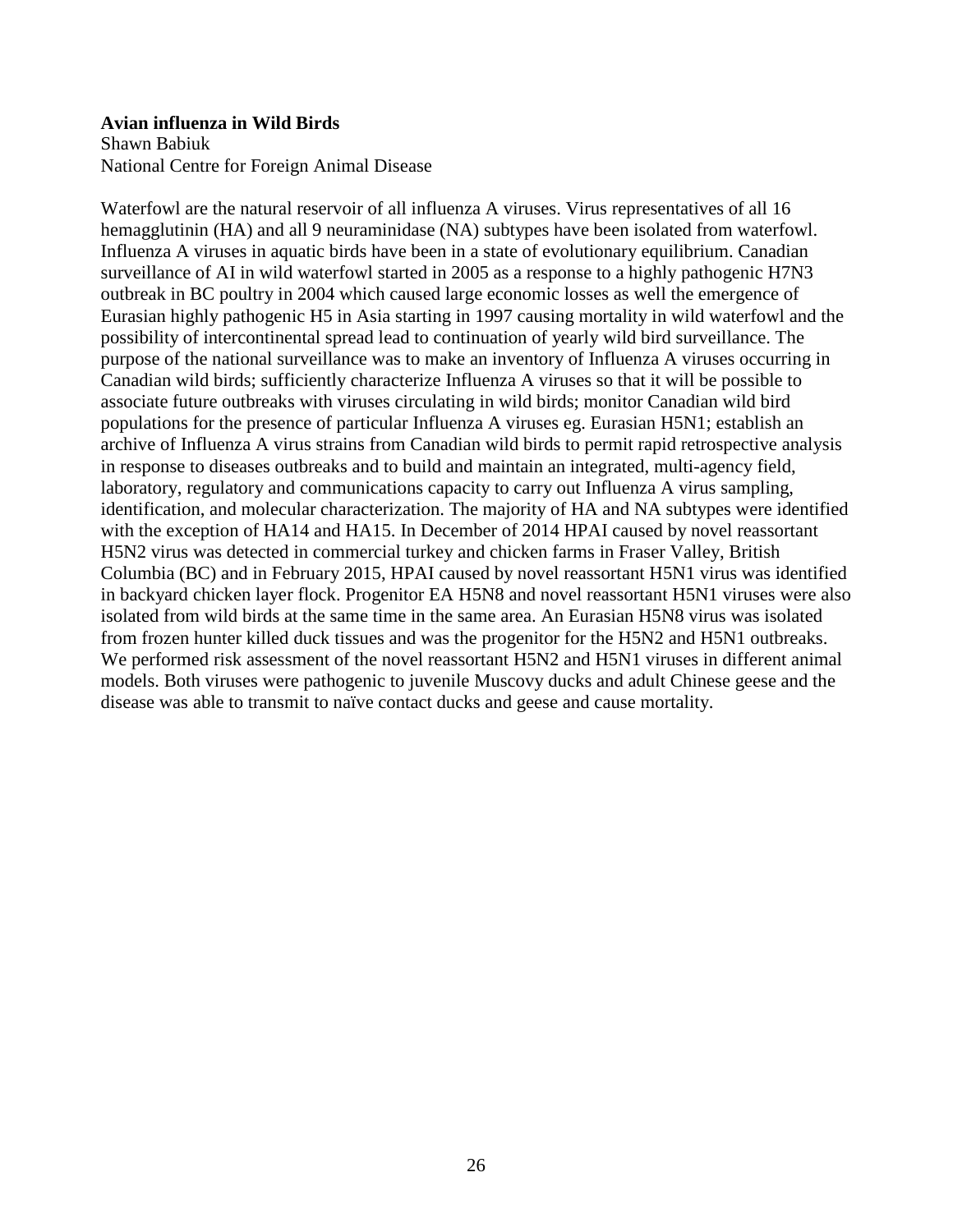### <span id="page-26-0"></span>**Abstracts – United States**

#### **Tools for rapid detection of foreign and emerging animal diseases**

Michael T. McIntosh, United States Department of Agriculture (USDA), Animal and Plant Health Inspection Service, Veterinary Services (APHIS) , Science Technology and Analysis Services (STAS), National Veterinary Services Laboratories (NVSL), Foreign Animal Disease Diagnostic Laboratory (FADDL).

The FADDL serves to protect American agriculture through diagnosis of foreign animal diseases with a focus on high-consequence diseases of livestock. Though investigations to rule-out vesicular diseases such as foot-and-mouth disease (FMD) and surveillance for classical swine fever (CSF) are central to the mission, the FADDL has the capacity to diagnose a broad list of economically important diseases of ruminant livestock and wildlife. The FADDL further serves as a World Organization of Animal Health (OIE) and United Nations Food-and-Agriculture Organization (FAO) reference laboratory for FMD and as and as a foreign animal disease reference laboratory to the National Animal Health Laboratory Network (NAHLN), a large network of state veterinary diagnostic laboratories throughout the US. Integrated within the FADDL, is the North American FMD Vaccine Bank that is maintained in collaboration with Mexico and Canada as a stockpile of inactivated FMD virus (FMDV) antigens to be used for formulation of FMD vaccine should an outbreak occur. As viral diseases of livestock emerge, re-emerge and evolve the FADDL develops and improves reagents and diagnostic tools to ensure a rapid response to disease outbreaks. Development and validation of disease detection tools, development of new reagents, and training veterinary service practitioners and diagnosticians form the foundation of the FADDL's research and capacity building projects. Safe defective bacteriophage displaying molecular signatures of foreign animal disease viruses have been developed and are now routinely used by the FADDL to support PCR-based testing in other laboratories within the NAHLN or outside the US. Projects to develop panviral microarrays and next-generation sequencing have further enabled the detection and characterization of viruses associated with emerging or complex animal disease investigations. Still other projects are aimed at developing tools and experience to address recent trends such as the use of rope collected swine oral fluids as a herd sample, multiplexing of disease detection tests to streamline investigations, or development of new tests to address more frequent occurrences of certain FMD look-a-like diseases, including bluetongue and epizootic hemorrhagic disease (peaking in 2014), bovine popular stomatitis (peaking in 2013 and 2014), vesicular stomatitis in cattle and senecavirus associated disease in pigs (both peaking in 2015). Among such projects are the developments of a multiplex realtime RT-PCR as a herd test for rapid detection of CSF, FMD and African swine fever from rope collected swine oral fluids and a portable microfluidics PCR platform for differential detection of FMDV and bovine popular stomatitis virus at the penside. It is hoped that inter-American partnerships might be leveraged with some of these existing initiatives to enhance the development and sharing of new tools and strategies to detect and counter foreign and emerging animal diseases.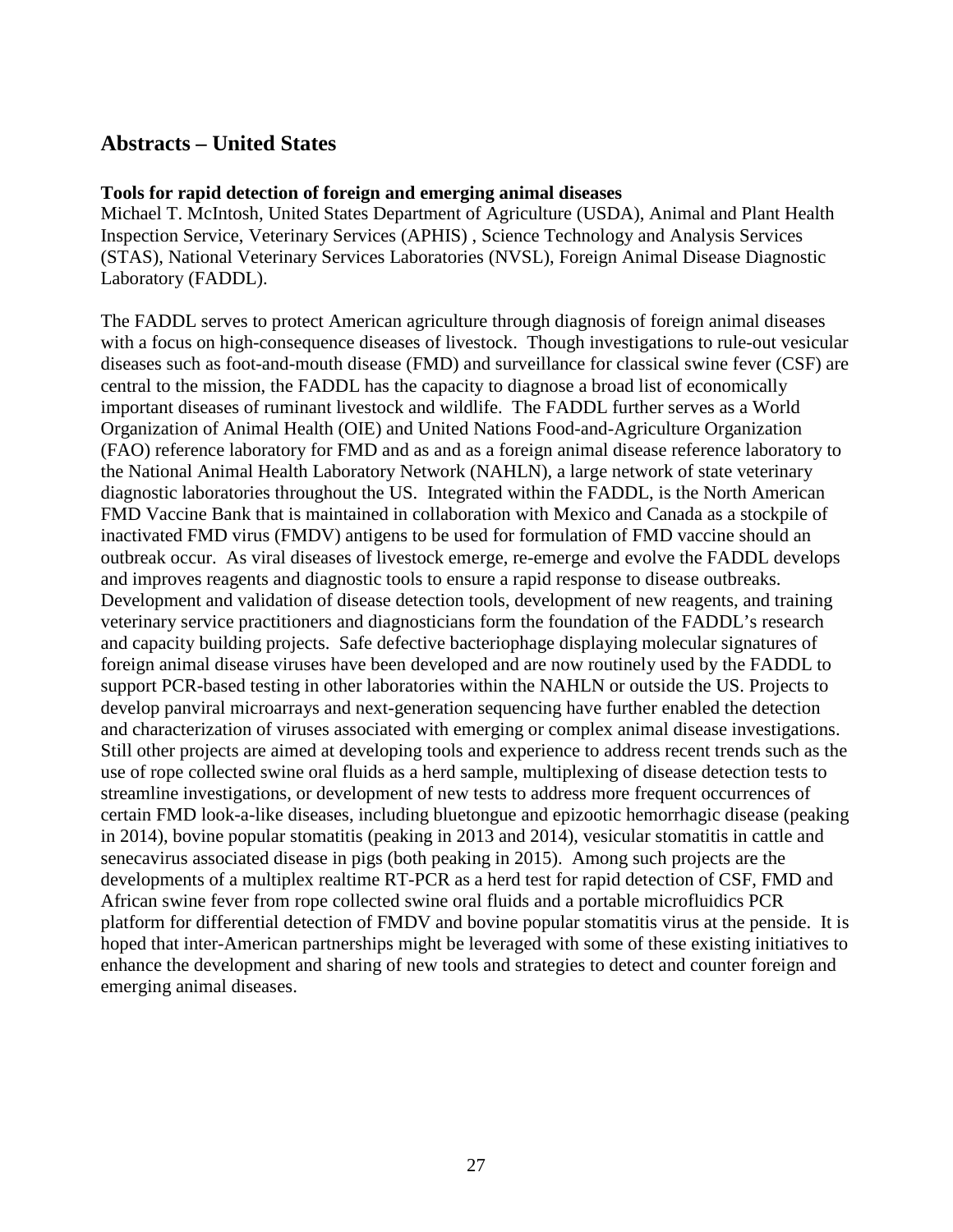#### **Epidemiology of Vesicular Stomatitis Virus in North America : A Re-Emergent Arbovirus** Luis L. Rodriguez, Lauro Velazquez, Steve J Pauszek

Vesicular Stomatitis (VS) is a viral disease of horses, cattle and swine caused by an arthropod-borne virus (VSV) of the family Rhabodviridae, genus *vesiculovirus*. Laboratory strains of are among the best studied RNA viruses and modified VSV strains are being utilized as viral vectors for vaccines and cancer treatment. However, VSV remains as an important animal pathogen, causing outbreaks in the Southwestern US and Mexico as recently as 2015. In cattle and swine, its clinical signs are indistinguishable from foot-and-mouth disease (FMD), a devastating transboundary disease of livestock. Additionally, VS is the most common vesicular disease reported in livestock in the Americas, particularly now that FMD is almost eradicated from this South American. VSV strains causing outbreaks in the southwestern US are closely related to certain viral lineages circulating in enzootic areas of Mexico. The means of transmission and introduction into the US remain unclear. Host, vector, viral and ecological factors influencing clinical presentation and transmission are poorly understood. Further research on the natural mechanisms of virus maintenance and transmission is necessary not only to establish effective control programs but also help with its approval as vector for vaccines and cancer therapy. Since VS is a common problem that affects Mexico and the US (and can potentially spread to Canada) it is important to take research approaches in both countries to better understand the problem and find potential solutions. Research questions:

How do new lineages of VSV emerge?

What mechanisms mediate expansion beyond endemic focus?

What determines epidemic transmission?

Where does virus overwinter?

Why lineages become extinct?

Can we predict epidemics?

Can we mitigate the impact of VS epidemics?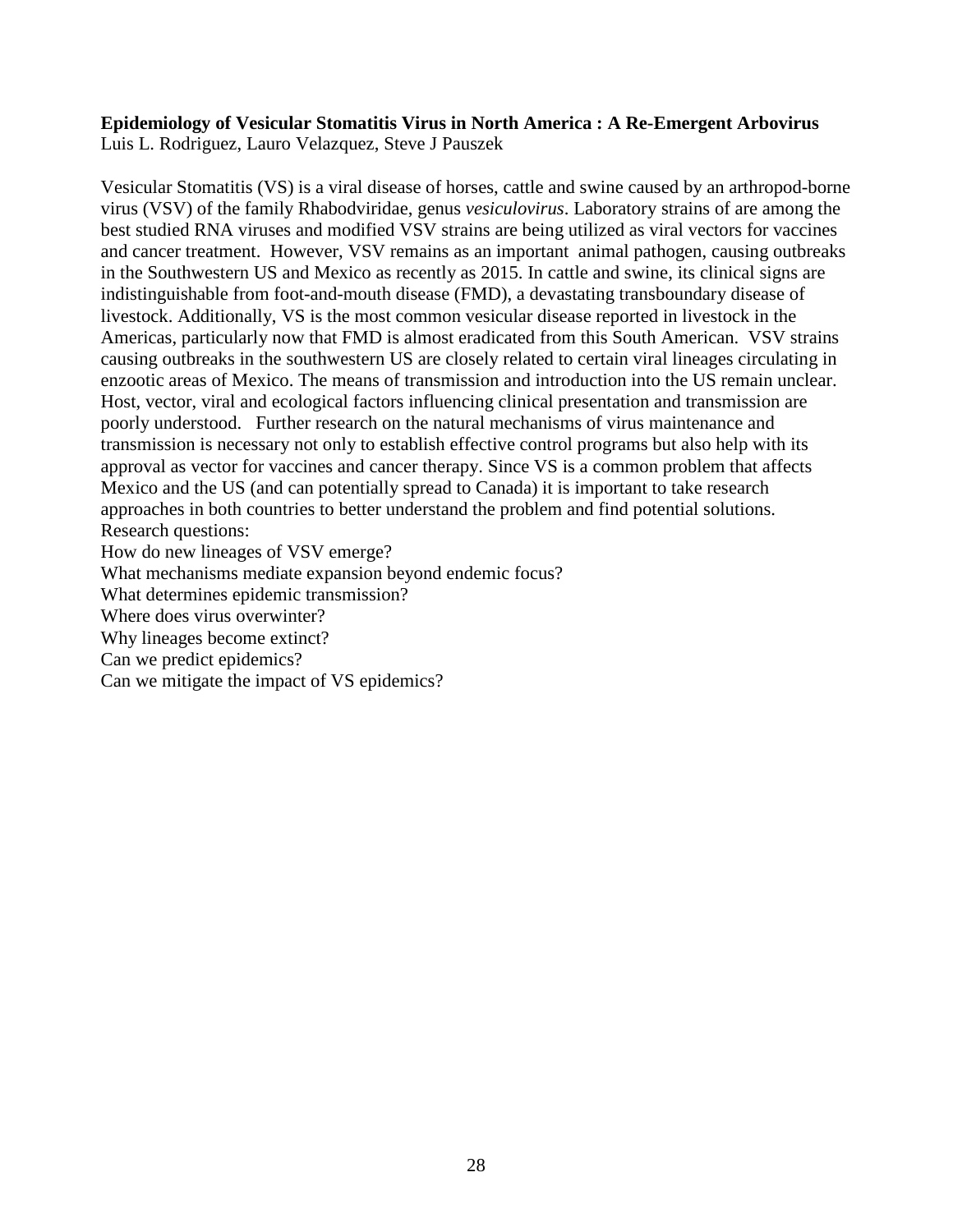#### **Emerging pestiviruses** Julia Ridpath NADC/ARS/USDA

When the pestivirus genus was first recognized it was thought to be composed of 3 species, bovine viral diarrhea virus (BVDV), border disease virus of sheep (BDV and hog cholera virus (later renamed classical swine fever virus or CSFV). Viruses were segregated into these three "classic" species based on host of origin. This segregation proved unsatisfactory as each of the three recognized species could replicate in multiple hosts. Subsequently this genus has expanded with BVDV being divided into two different species, BVDV1 and BVDV2, and the addition of 5 putative species (Giraffe, Bungowannah, Pronghorn, HoBi-like viruses and atypical porcine pestivirus). This genus expansion has occurred for the following reasons. It was recognized that clinical presentations, not historically associated with pestivirus infections, such as porcine myocarditis syndrome in pigs (Bungowannah virus), porcine congenital tremors (atypical porcine pestivirus) and hemorrhagic syndrome in cattle (some strains of BVDV2) were caused by pestiviruses that were genetically and antigenically distinct from classic pestiviruses. In addition, it has become evident that clinical presentations associated with classic pestiviruses, such as BVDV1 and BVDV2, can also be caused by pestiviruses genetically and antigenically distinct from classic pestiviruses such as HoBi-like viruses.

Regardless of species designation the hallmark of pestivirus infections are immune suppression and the ability to cross the placenta and cause congenital defects including persistent infections. Further, while pestiviruses are economically significant pathogens worldwide, different geographic regions have different mixes of pestivirus species. The success of regional pestivirus control programs rests in correctly identifying the pestiviruses present in the region and designing vaccines and diagnostic based on those pestiviruses. As a case in point, it now appears that the disease presentations collectively known as bovine viral diarrhea (which includes reproductive, enteric and respiratory disease) can be caused by three different species of pestivirus, BVDV1, BVDV2 and HoBi-like viruses. BVDV1 is the most widespread of the three species and can be found in every continent but Antarctica. HoBi-like viruses are the most geographically limited being found, thus far, only in Asia, South America and Europe. It is hypothesized that HoBi-like viruses were introduced into Europe via the importation of contaminated fetal bovine sera from South America. In order to confirm the absence of HoBi-like viruses in US cattle, researchers at the NADC conducted surveys of fetal bovine serum (FBS) for the presence of the virus and surveys of adult cattle sera for the presence of antibodies. The approximately 2000 samples of adult cattle sera were randomly selected from the sera collected as part of the US brucellosis testing at slaughter program. These samples were collected over the course of 12 months and included samples from cattle originating in the 48 contiguous states. While both BVDV1 and BVDV2 were found in FBS originating in the US, no sample was contaminated with a HoBi-like virus. Similarly, no serum samples were identified that had antibodies specific to HoBi-like viruses. These results indicate that bovine pestivirus control programs in the US focus on vaccines that control BVDV1 and BVDV2 and that requirements for international commerce in cattle and cattle derived products include testing for HoBi-like viruses. Further testing needs to be completed to determine the bovine pestivirus status for Canadian and Mexican herds.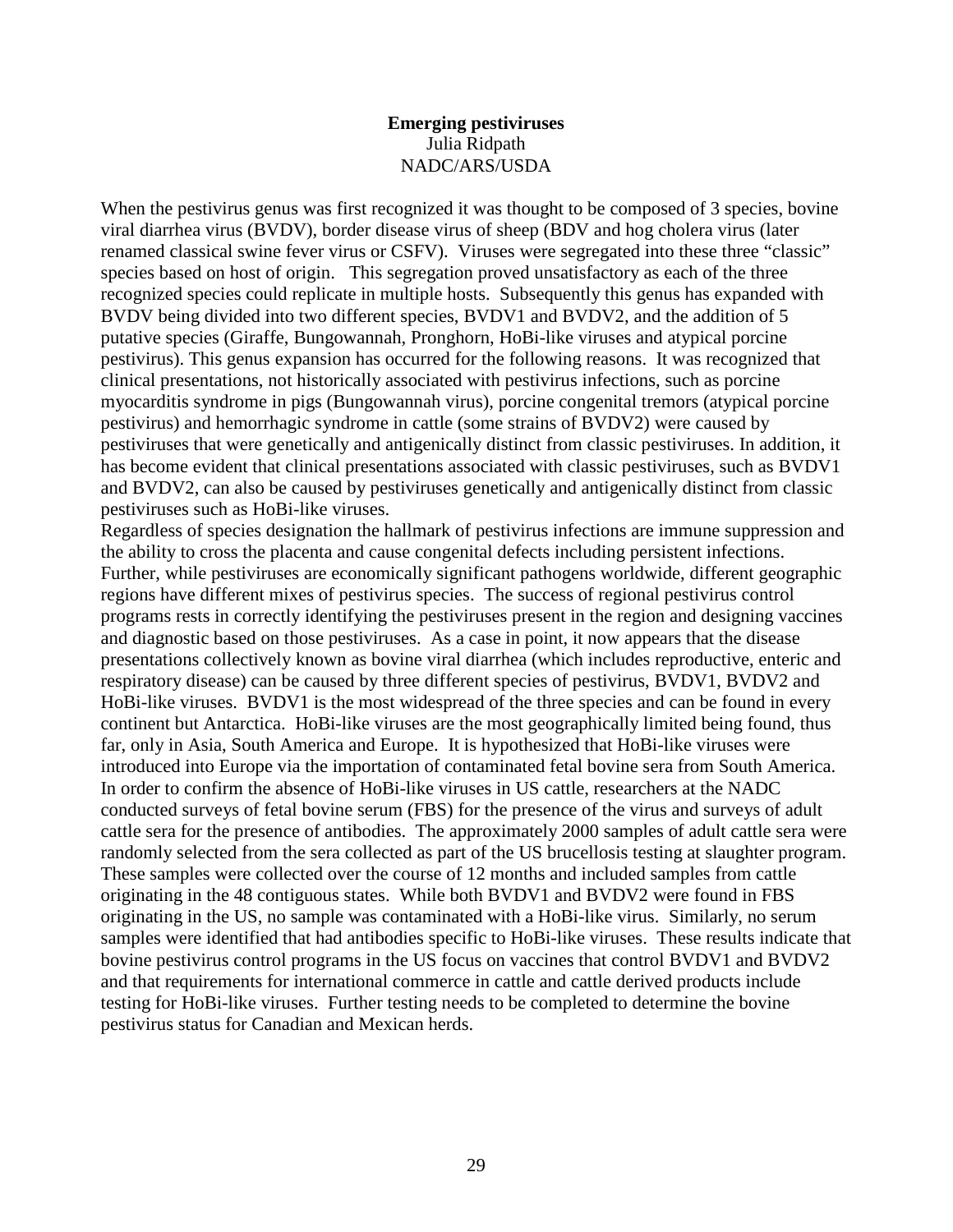#### **Update on Emerging Swine Diseases in the United States**

Kelly M. Lager, DVM, PhD

Virus and Prion Diseases Research Unit, National Animal Disease Center, USDA-ARS, Ames, Iowa 50011 USA. Email: [kelly.lager@ars.usda.gov](mailto:kelly.lager@ars.usda.gov)

#### **Abstract**

Perhaps the most volatile cost in livestock and poultry production is animal health where dramatic losses can occur almost overnight due to emerging, or re-emerging diseases. This update describes recent disease concerns that has affected the US pork industry and directly or indirectly the health of Mexican and Canadian swine. In April 2013, porcine epidemic diarrhea virus (PEDV) was detected for the first time in the United States and within months it spread throughout all major swine producing regions of the US. The virus caused severe diarrhea in young piglets leading to high mortality. Within the first year of the epidemic about 50% of the sows in the US became infected resulting in a 7-8% loss in total pig production. During the second year the incidence of new cases declined dramatically raising hope this new disease would fade away and current control strategies might be adequate. Concurrent with the PEDV outbreak in the US was the emergence of porcine deltacoronavirus, another novel swine enteric virus. Fortunately, this virus has not had the impact that PEDV has, but the industry is still cautious. Senecavirus A is a porcine virus that was first discovered in the US about 20 years ago and has only been detected rarely since then. When found, it has been associated with cases of idiopathic vesicular disease. Beginning in July 2015, senecavirus A has been detected in a number of cases of vesicular-like disease suggesting this virus could cause vesicular disease in swine. Although this was confirmed in recently completed studies at the National Animal Disease Center, it is not yet clear why this "mini" epidemic of vesicular disease suddenly appeared. The unexplained emergence of these viruses in the US demonstrates the constant need for disease surveillance and a better understanding of the epidemiology of transboundary diseases.